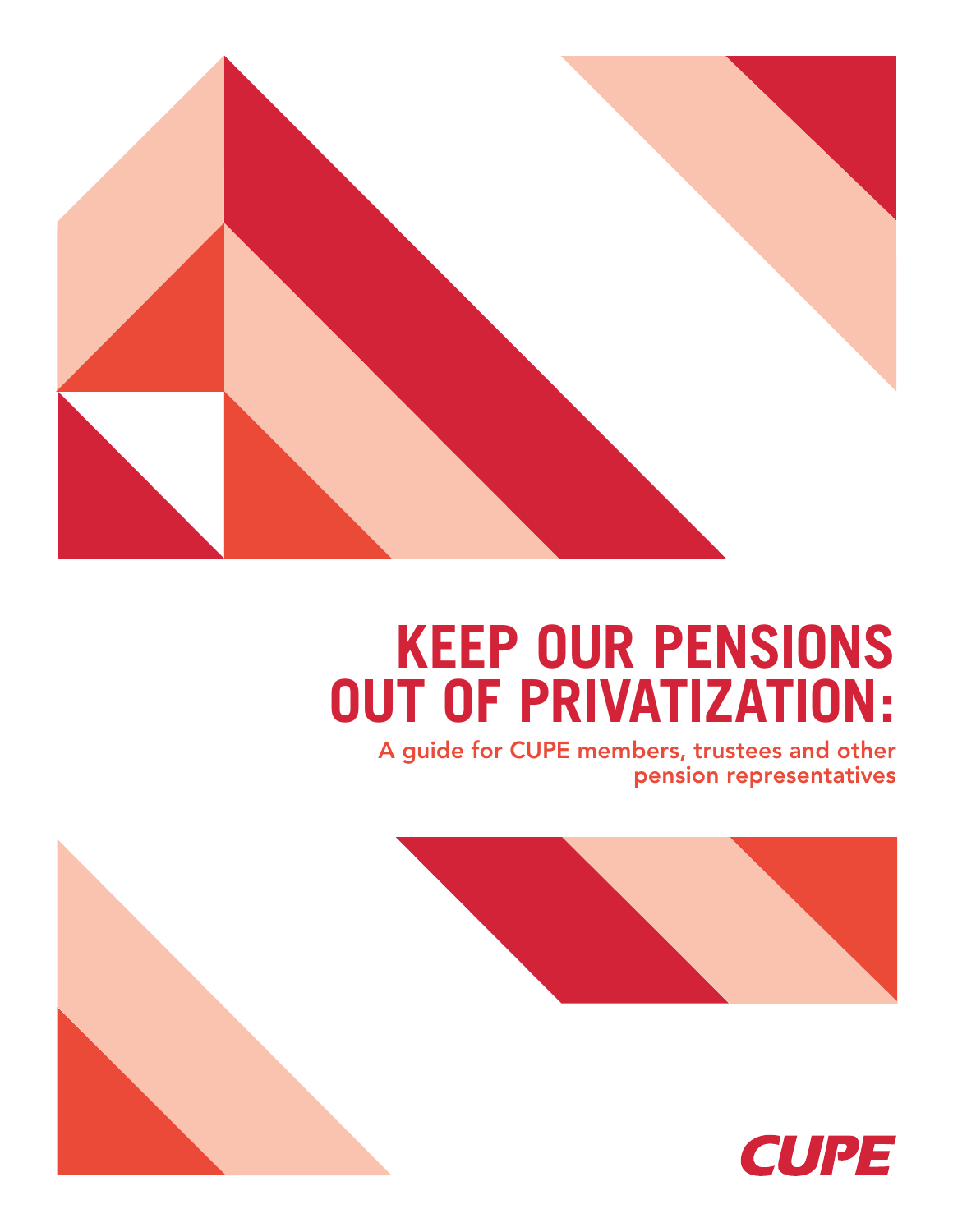

# **IN THIS GUIDE:**

| • Backgrounder on the risks of investing                      |
|---------------------------------------------------------------|
| • Backgrounder on fiduciary duty and                          |
|                                                               |
|                                                               |
| • Resources for further reading and action:                   |
|                                                               |
| - Public-private partnerships: False claims, hidden costs  21 |
|                                                               |

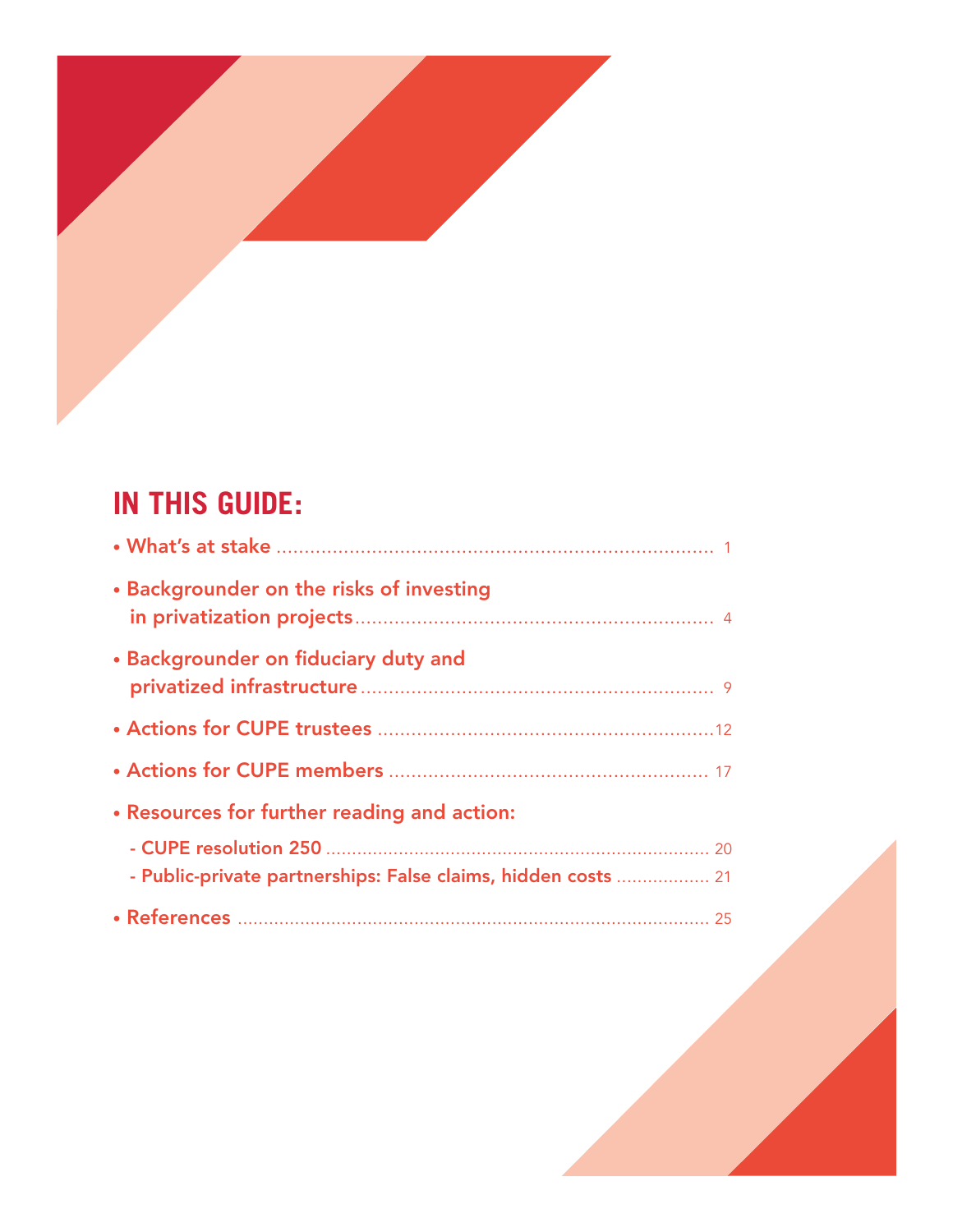# **KEEP OUR PENSIONS OUT OF PRIVATIZATION:** What's at stake

Public infrastructure is the backbone of our communities: water and wastewater systems, our energy grid, roads, bridges, buildings like hospitals and schools, public transit and so much more. These facilities and services keep our communities healthy and safe. CUPE has always fought to keep these vital systems public. We are opposed to privatization in all its forms.

CUPE is strongly opposed to our members' pension funds investing in and supporting privatization. Our union opposes private, for-profit ownership and control of public infrastructure – even when our members' pension funds may benefit. We want our pension funds to achieve decent investment returns, but not at the expense of workers and the Canadian public, or workers and residents in other countries.

**Our union opposes private, for-profit ownership and control of public infrastructure – even when our members' pension funds may benefit.**

It's been our official position since privatization through public-private partnerships (P3s) first emerged in Canada. In 1999, delegates to CUPE's national convention adopted a policy committing our union to opposing

pension fund investment in P3s. CUPE leaders, staff, members, and trustees have worked to implement that policy and have refined it further, including with Resolution 250, adopted at the 2015 national convention.

Resolution 250 calls on our union to maintain our strong, principled position, to raise awareness, and to take action that prevents our pension funds investing in privatization. This guide has information and action ideas to support CUPE members and CUPE pension representatives in taking the next steps in this collective work.

### **What is privatization?**

Privatization is the transfer of services, functions and responsibilities from the government or another public body to the private sector and private markets. It means shifting ownership, management and delivery of services or assets from public hands to the control of private, for-profit corporations.

P3s are one of many types of privatization. A P3 is a long-term (often decades) contract between the government or another public entity and a group of private, for-profit corporations. The corporations usually form a consortium that is involved in some combination of designing, building, financing, operating, maintaining and/or owning a facility like a wastewater treatment plant, or a piece of infrastructure like a road.

The private sector has always been involved in the design and construction of public infrastructure, and that is an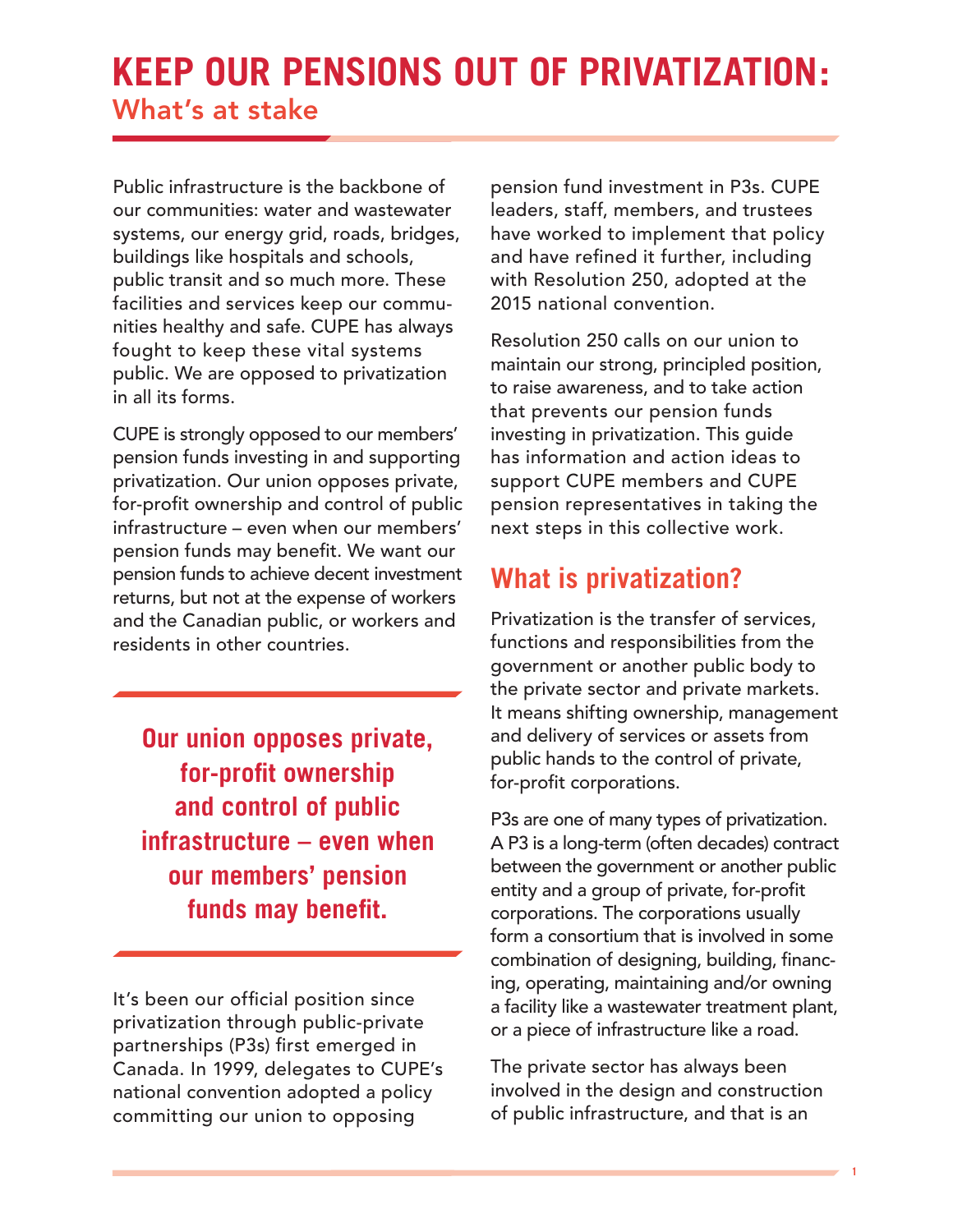appropriate role. What's different with a P3 is that private, for-profit corporations are guaranteed long-term profits from government payments for financing, operating and maintaining infrastructure.

Download CUPE's guide to privatization at: cupe.ca/privatization-buzzwords

### **Liberal "bank of privatization" targets pension funds**

While we've made some progress, stopping pension fund investment in privatization remains a challenge. Canadian pension funds, including CUPE members' pension funds, have been expanding their investments in infrastructure globally in countries like the United States, United Kingdom, Australia, Chile and Mexico. And there's a new home-grown privatization threat.

The federal government's Canada Infrastructure Bank (CIB) means we could soon see more pension fund-led privatization right here in Canada. The CIB targets pension funds as key investors in its plans for infrastructure that's privately financed, owned and operated. The CIB has its sights on public transit, highways and bridges, water and wastewater systems, hydro-electric utilities and transmission grids. This privatization will directly affect the employment of CUPE members, result in higher user fees for the public, and is also likely to require higher public payments over the long term.

We should be ready to challenge new privatization projects brokered by the CIB that our own pension funds may be considering investing in.

This kit will help members, trustees and

other CUPE pension representatives ask hard questions about new pitches from the CIB or other privatization pushers that our pension funds may encounter. It highlights the very real dangers of investing in P3s, including whether money managers are fully assessing the risks and current sky-high valuations of infrastructure privatization deals.

## **Broadening the opposition**

Often, we rely on union representatives on a pension plan's board of trustees or other governing body to challenge pension fund investments in privatization. Our trustees do an excellent job – but they can't do it alone. It's up to all CUPE members and leaders to speak up and oppose our pension funds profiting from privatization.

**Pension funds will respond to the collective demands and priorities of plan members.**

As plan members, CUPE members have a powerful voice. We can propose changes to our plan's investment policy that rule out future investments in privatization altogether. We can also demand to know where our plans are invested in privatization. And we can ensure future P3 investments aren't decided behind closed doors by forcing a case-by-case review, and organizing to resist any new P3 investments.

Pension funds will respond to the collective demands and priorities of plan members. Canadian plans have changed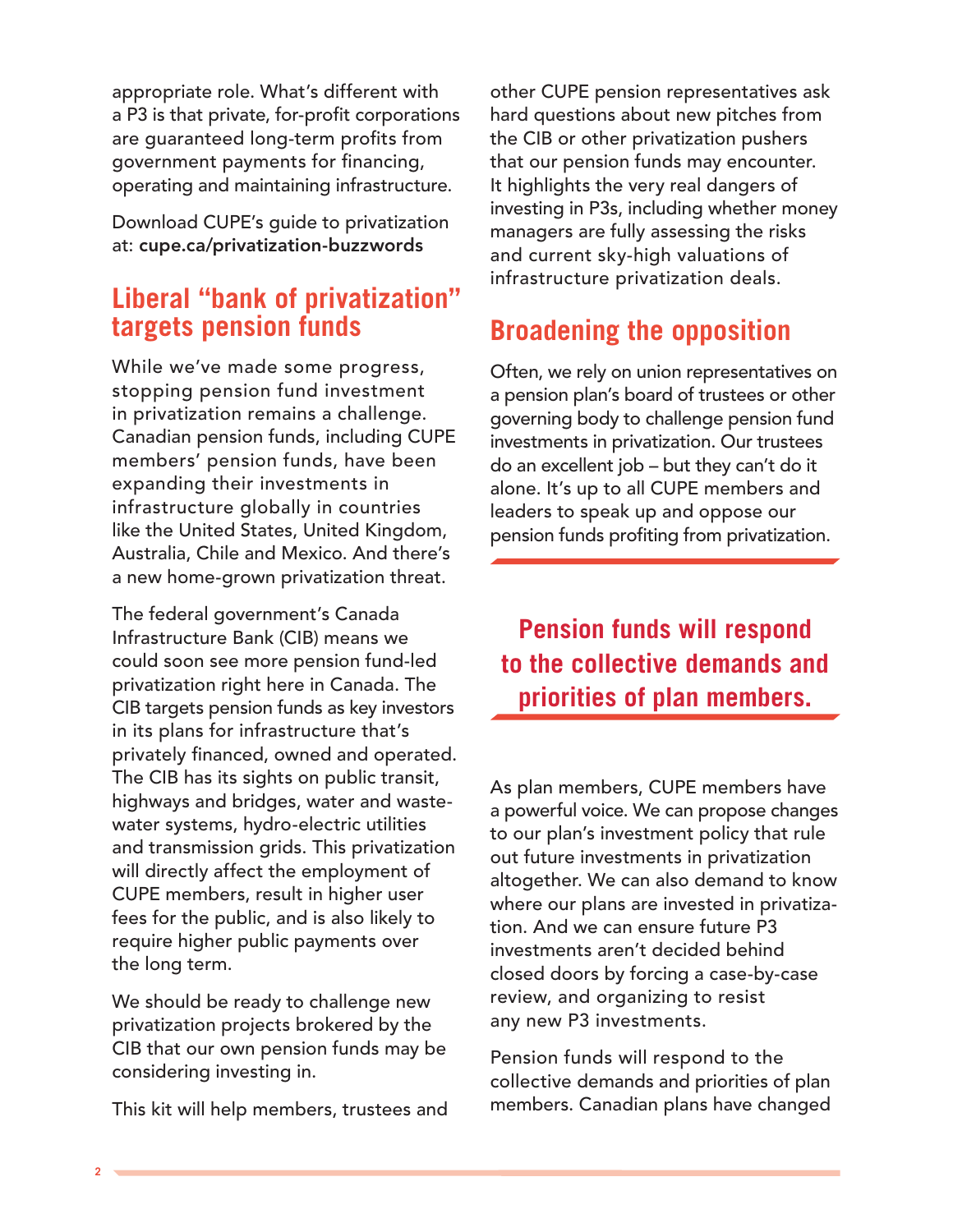their policies and practices because of successful campaigns for pension plans to divest from the tobacco industry and companies linked to apartheid-era South Africa. We are also seeing a new wave of organizing in recent pushes to shift away from high-carbon investments. Most recently, in 2019, the Canada Pension Plan Investment Board (CPPIB) sold its shares in two private prison corporations that operate migrant detention centres in the United States. The CPPIB did not make a public statement about its divestment from CoreCivic and GEO Group, but the move came amid widespread public pressure and outrage about human rights violations and abysmal conditions at the facilities, and their use as a tool to enforce US President Donald Trump's anti-immigration policies. Activists sent letters, signed petitions, and packed CPP public

meetings to protest the investment in private, for-profit prison corporations.

Pension plan decision makers need to know that CUPE members don't want their deferred wages invested in ways that hurt workers and community members – or that put the plan's health or reputation at risk. At the same time, our trustees need the backing of CUPE members when they challenge investments in privatization. This kit has information for all CUPE members, CUPE pension trustees and other CUPE pension representatives. It covers the risks of investing in privatization, information about fiduciary duty, and provides ideas for action.

Together, let's work to keep our pensions out of privatization.

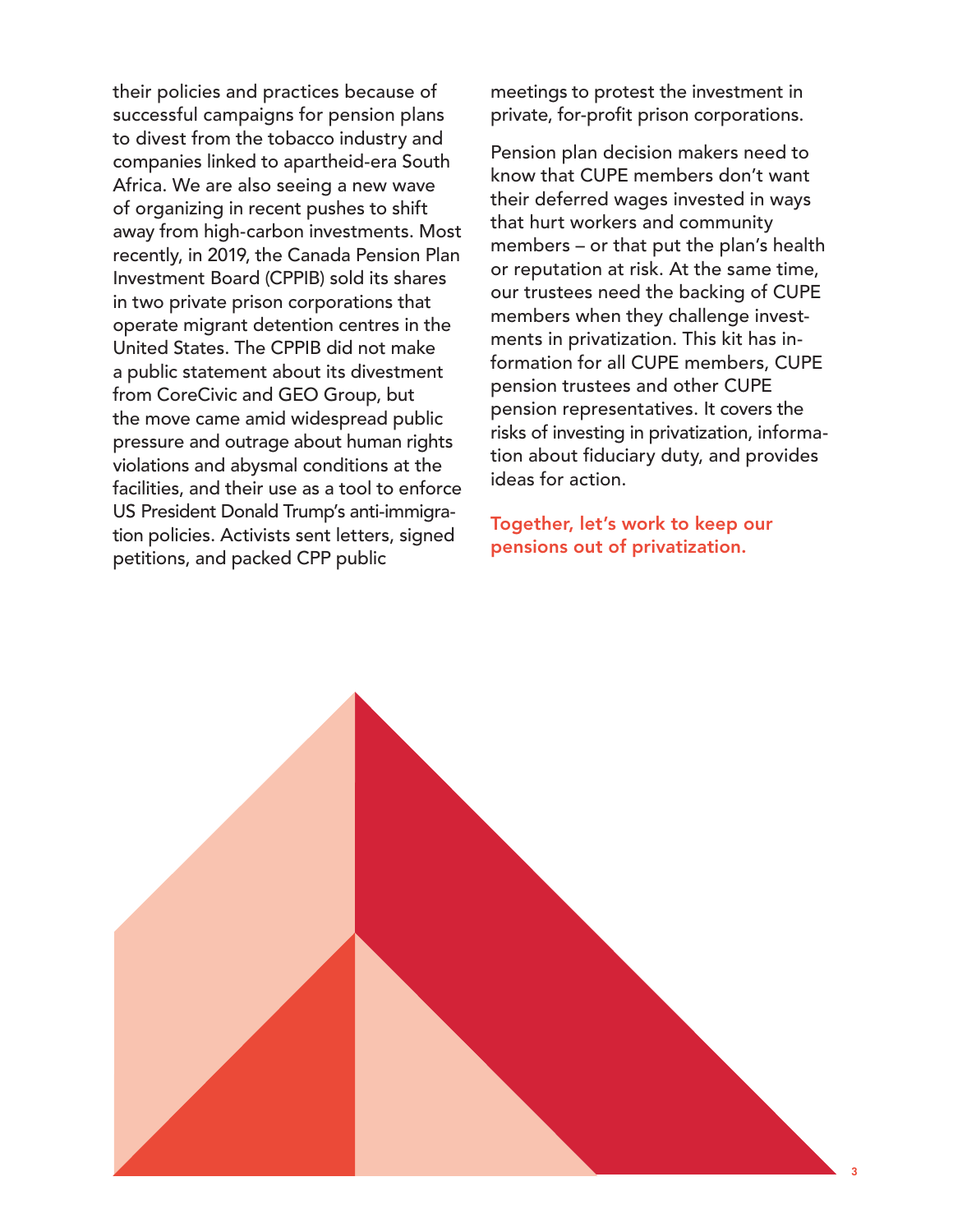# **KEEP OUR PENSIONS OUT OF PRIVATIZATION:** Backgrounder on the risks of investing in privatization projects

In recent years, many Canadian pension funds have significantly increased their investments in various forms of public infrastructure as a new, emerging "asset class." Infrastructure investments have been increasingly promoted to pension trustee boards as offering strong rates of return with what is claimed to be a low risk profile. But investing in this controversial field often brings pension funds and trustee boards into highly contentious areas, placing public interest concerns and workers' rights in direct conflict with the return and performance demands of the funds.

**The risks of infrastructure investment are most notable with projects that commodify and commercialize public services.**

In fact, many of CUPE's reasons for opposing infrastructure privatization and public-private partnerships (P3s) also explain why these investments can expose investors to much greater risk than is generally recognized. Union pension trustees have an obligation to assess these risks and bring their assessment to all decisions taken in relation to these issues at their respective boards.

The risks associated with infrastructure investments have been most notable in cases of projects or initiatives that commodify and commercialize vital goods and services used by the general public such as water, health care, education, mass transit, roads and bridges, and energy. There have been various cases where not only public sector partners, but pension funds and other financial investors have been burned badly. The 2018 bankruptcy of private infrastructure and public services contracting specialist Carillion PLC underlined the risks involved in this area (Grote 2018). Pension fund investors in Carillion shares as well as corporate bonds were exposed to millions of dollars of losses – a result generally unreported to plan members.

In Canada and around the world, many infrastructure investments using private finance (including pension funds) have fallen apart, with governments (and ultimately taxpayers) paying a steep price (Hall 2014). Sometimes, this has led to the infrastructure being brought fully back into the public sector through "remunicipalization," as in the case of water services (Kishimoto et al 2015). The poor performance and high cost of privately contracted services and P3 structures in the UK has led to a very strong push by the opposition Labour Party to eliminate P3 contracting (called Private Finance Initiative, or PFI, in the UK) and bring the public utilities and services that were privatized back into public ownership.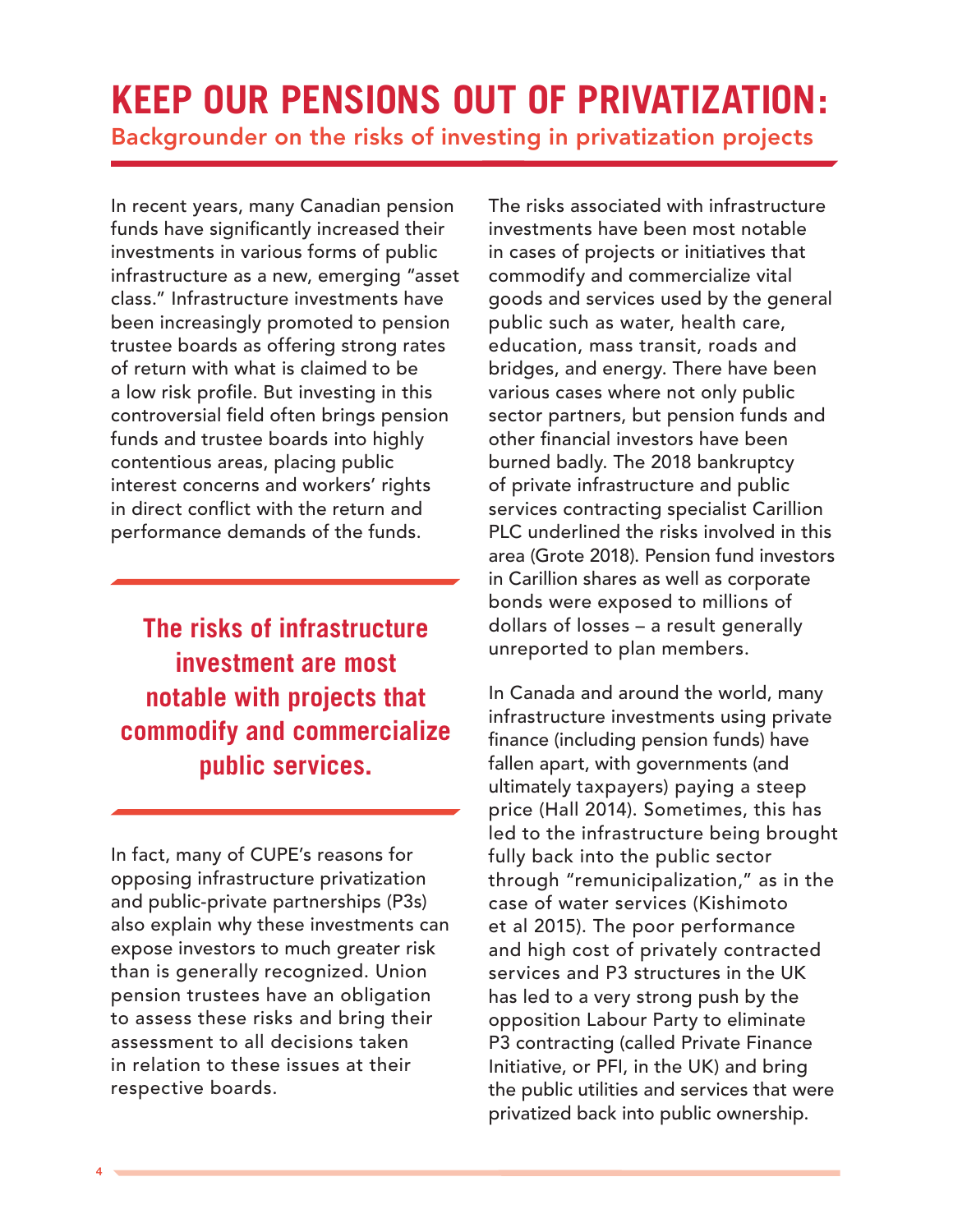### **Cautionary tales of infrastructure investor risk**

A *National Post* profile of Canada's largest pension funds referred ominously to "the risky strategy" that many are using – that is, focusing an increasing portion of their funds to less-regulated and less "liquid" assets such as infrastructure. Many pension trustees would probably be surprised to read the article's citation of high-profile actuary Malcolm Hamilton, who says of pension funds: "I think they are taking significant risks and they aren't acknowledging it" (Schecter and Tedesco 2016).

Such warnings from Hamilton and other industry watchers should be taken very seriously. But what are the actual risks involved? Experience with P3 infrastructure investments underlines the fact that, notwithstanding significant hype, they do not always work out well even for some investors. For example, toll highway projects have repeatedly proven to be disastrous public policy failures. While expensive bailouts at public expense have protected some investors, other operators and investors have faced losses and even bankruptcy (Salzman 2016; Dannin 2011). In one widely publicized US case, a Virginia toll highway operator went bankrupt, and the initial investor – Australian infrastructure manager Transurban – was forced to entirely write off its \$138 million equity investment. This was just one of many recent toll highway bankruptcies:

Nearly every high-profile tolling project has failed. The Indiana Toll Road went bankrupt in 2014. The 91 freeway high occupancy toll lanes in Orange County, California was one of the first modern toll projects to go wrong, with the county taxpayers in 2003 paying for more than the original cost of construction to buy out the project. San Diego's South Bay Expressway went bankrupt in 2010 and was also bought out by county government. California's Foothill-Eastern Transportation Corridor Agency, which runs the 241, 261 and 133 toll roads in Orange County, has been teetering on the edge of default despite \$1.7 billion in subsidies from the taxpayer. In South Carolina, the Greenville Southern Connector went bankrupt in 2010. Transurban, the Australian company that runs the Pocahontas Parkway in Richmond, Virginia, wrote down the toll road as having a value of \$0 in 2012 ("Texas" 2016).

While no monitors or databases are reporting on which pension fund investors have suffered losses as a result of these bankruptcies, there is little doubt that some did.

Another example suggests greater caution and scrutiny are needed when pension fund trustees retain external infrastructure managers. In the UK, a group of 30 pension funds, including those from the Oxford Investment Partners, Trinity College Cambridge, Kent County Council, BBC and Tesco, filed an unprecedented lawsuit in 2011 against their infrastructure fund manager, Henderson Global Investors (Thorpe 2011). These pension funds argued that what had been promised and sold by Henderson as a diversified and "low-risk" infrastructure pool had actually been a concentrated and high risk gamble that exposed the funds to some £450 million (over CAD\$700 million) in losses when the infrastructure "fund" they had invested in lost 60 per cent of its value.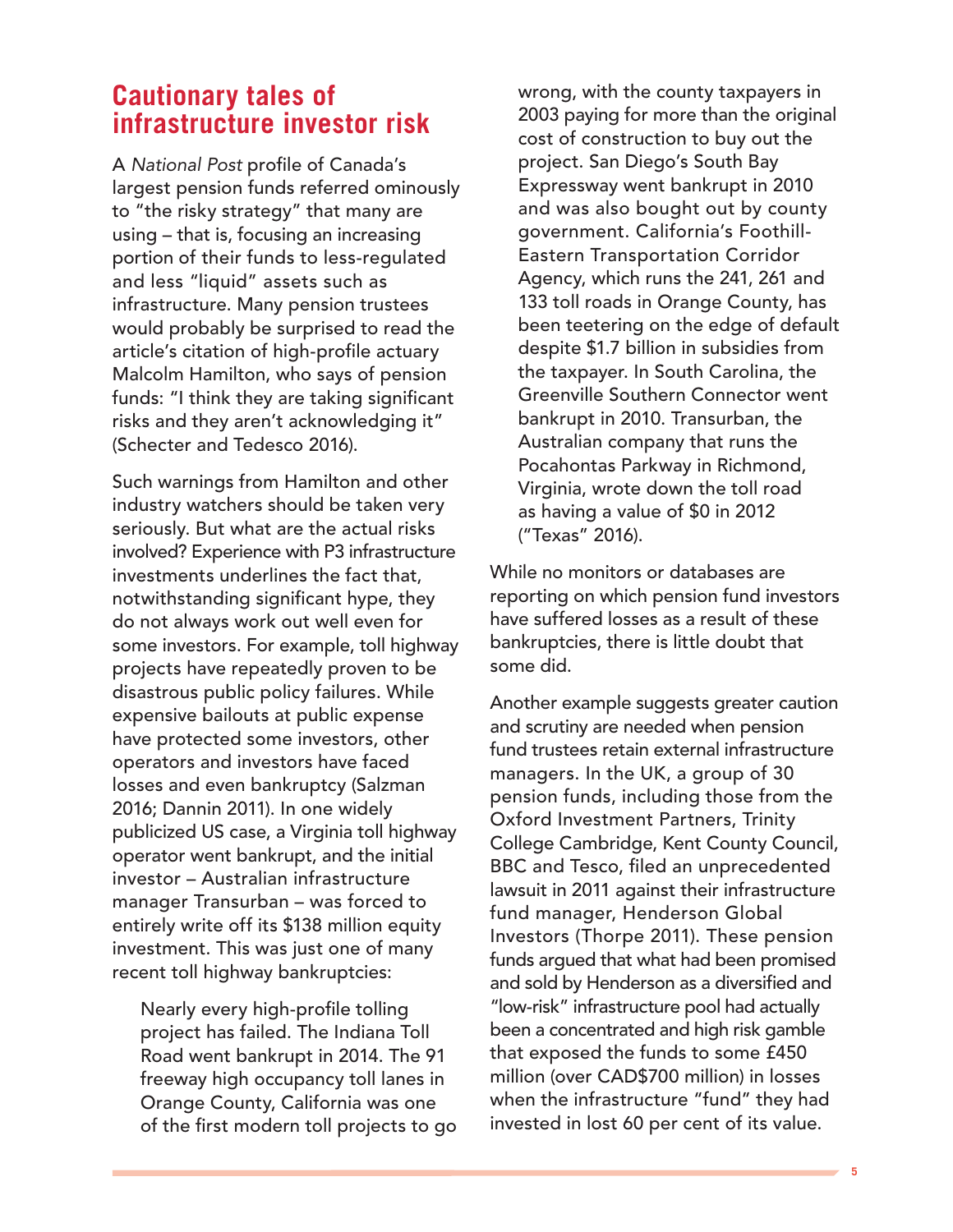On closer scrutiny, the pension plan trustees discovered that this fund – the Henderson PFI Secondary Fund II – had not been invested in a diverse range of projects (as indicated) but in the acquisition of one single company, the infrastructure specialist John Laing Inc. The pension fund group representatives were shocked and sought remedy from the courts.

After a three-year legal battle, the case was dismissed. The pension funds (and in turn, their beneficiary members) had to fully absorb large, multi-million-dollar undisclosed losses. In one media report, an anonymous observer 'close to' the pension funds who had filed the action had the following observations about the case:

We need trustees to specify in the investment contract exactly what the fund manager can invest in. Henderson told us they would invest in a wide range of infrastructure projects, but when it came to the small print of the contract, it said 'we can invest in anything we like'. The fact they had said they would spread our money across a wide range of infrastructure investments counted for nothing because of a tiny clause in the contract. Instead of having a diversified range of investments, we ended up invested in a company with a large pension fund deficit (Cullen 2013).

This was a large and sophisticated group of experienced pension fund investors – and yet they were still manipulated by their infrastructure manager. Such stories are not nearly as widely publicized as the attractive returns (10 to 20 per cent or more) sometimes promised by

infrastructure marketers, and responsible trustees will need to challenge the "optimism bias" often shown by money managers and advisors promoting such investments.

Finally, here in Canada, even "investment grade" (i.e. low-risk) fixed income securities attached to infrastructure projects have involved more risk than expected. In several cases, bonds attached to Canadian P3 projects have suffered from negative reviews and downgrades by ratings agencies in both the construction and operational phases (DBRS 2016). Given that many of these bonds are traded in public markets, downgrades can translate into sudden declines in their value. Such downgrades have occurred for bonds supporting the Confederation Bridge P3, Highway 407, the McGill University Hospital P3, and the Oakville-Trafalgar Memorial Hospital P3 (Critchley 2016; DBRS 2016). Pension funds can be exposed to the losses and risks of these securities – sometimes without realizing it – through both direct ownership and indirect investments and pools.

### **The risk profile of infrastructure investments**

The negative experiences and investor losses described above should not be entirely surprising. Despite its recent visibility and popularity, infrastructure remains a relatively new "asset class" – one for which risk management and analysis is still developing. In 2011, an Organisation for Economic Co-operation and Development (OECD) OECD study warned that private infrastructure remains "relatively new" for institutional investors, and that a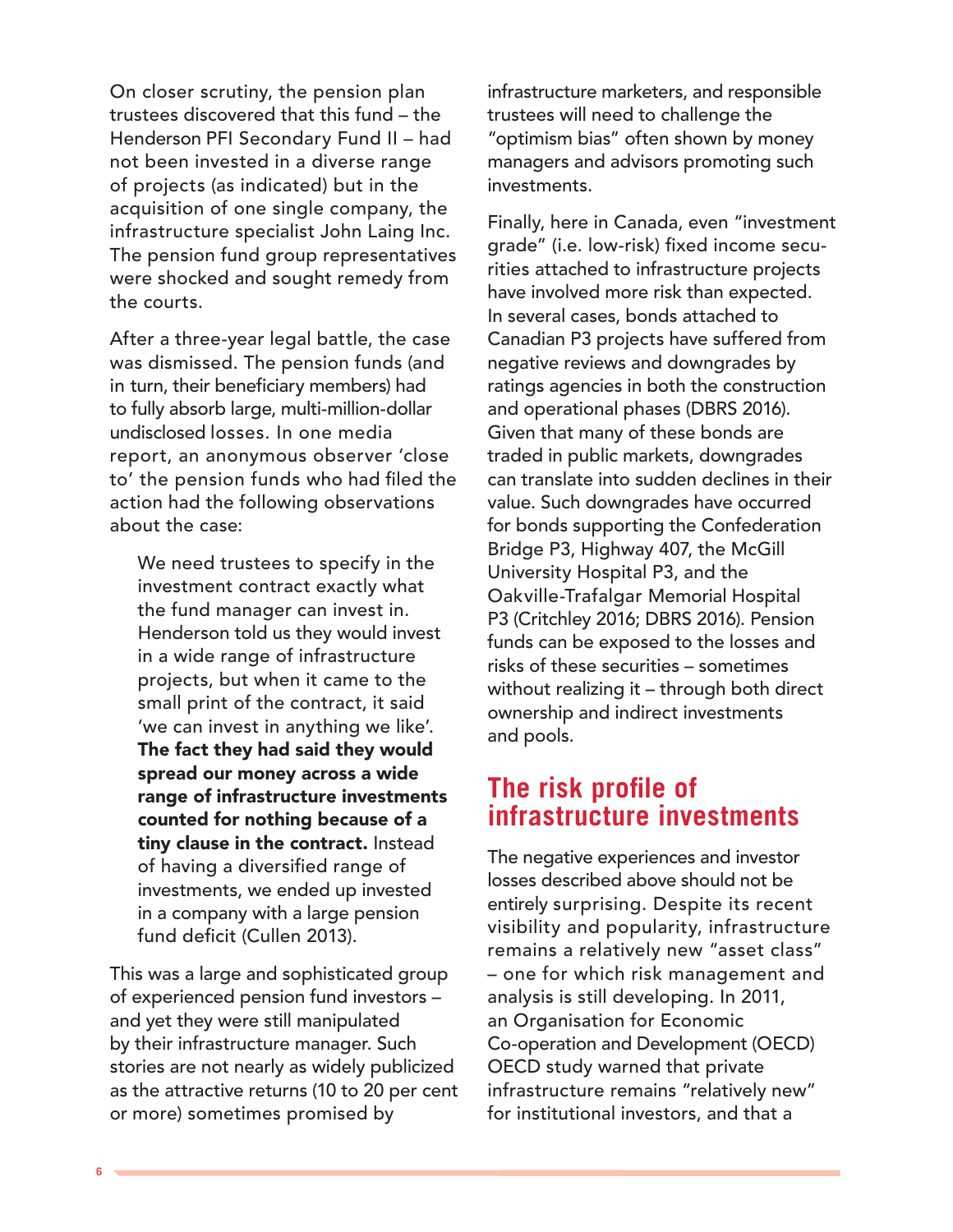"shortage of objective and comparable information and quality data make it difficult to assess the risk of infrastructure deals" (OECD 2011, emphasis added). A more recent study suggested that political and regulatory risks are widely seen as "increasing, rather than receding" (Inderst 2014). Even a 2016 Bank of Canada review of the investing practices of large Canadian pension funds underlined the special risks associated with their focus on higher-risk and not-easily-sold ("illiquid") or valued investments such as infrastructure:

The trends toward more illiquid assets…may, if not properly managed, lead to a future vulnerability that could be tested during periods of financial market stress (Bédard-Pagé et al 2016).

Preqin, a high-profile market research firm specializing in "alternative" investments (including infrastructure) has highlighted an ongoing risk of overvaluation:

The demand for infrastructure and the increased availability of debt financing, together with more investors looking to make direct investments and the high levels of dry powder available to fund managers, has led to increased competition for infrastructure assets, pushing up pricing.... Furthermore, investors face the challenge of identifying the managers that can truly deliver the returns they seek at an acceptable level of risk within an intensely competitive market (Moylan 2016: 8).

Taken together, these observations underline the risky and experimental

aspects of infrastructure as an asset class. In some cases, the political risks faced by infrastructure investors have even generated explosive social unrest, as seen in the case of the water utility privatization in Cochabamba, Bolivia (Spronk 2009). When aspects of the monopoly contract for water provision between public authorities and a private consortium became widely known, including the imposition of unaffordable water rates, residents mobilized against it, arguing that water should be recognized as a human right. After weeks of confrontations between local residents and police, the government intervened and forced a reversion of control back to the public sector. This case illustrates the intense political sensitivities that can be generated when vital public services and goods are privatized. All pension fund trustees whose fund managers are recommending establishing or expanding an infrastructure mandate should be equipping themselves with as much information and context as possible, so they can understand the risks involved, and be able to fully meet their obligations to beneficiaries.

### **The challenge for union pension trustees**

CUPE has clear and long-standing national policy expressing its opposition to pension fund investment in P3s and privatization. We have repeatedly shown that this model of infrastructure investment is bad public policy, unnecessarily expensive, and generally in conflict with the public interest. Many other unions in Canada, and internationally, have expressed similar concerns.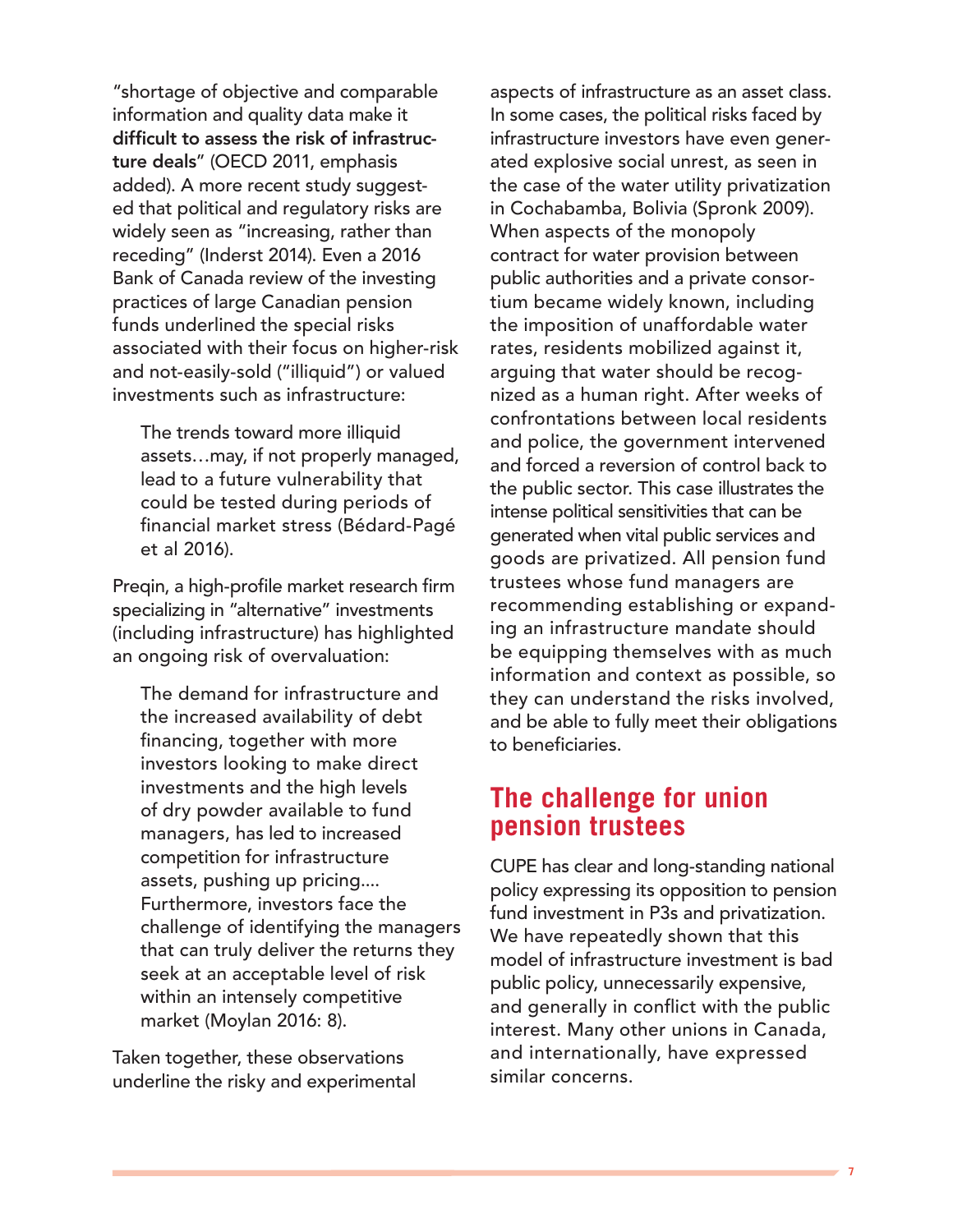**CUPE is concerned infrastructure has become the latest asset category to be overhyped, high risk, and poorly understood.** 

But this is not our only concern. As a union observing the growing trend of Canadian pension fund investment flowing into higher risk and increasingly complex infrastructure investments, CUPE is also concerned that infrastructure has become the latest asset category to be overhyped, high risk, and poorly understood.

Some pension funds have explicitly acknowledged this risk and have worked to avoid the sector altogether. The former CEO of the Healthcare of Ontario Pension Plan (HOOPP), the \$68 billion Ontario fund for hospital workers, has expressed skepticism about infrastructure, saying "they do not feel the current market pricing

**8**

appropriately compensates for the inherent risks" (Peram 2014).

Unfortunately, many other pension plans have continued to increase their allocations to this risky asset class. Given these risks, pension plan trustees have a special responsibility to take them seriously and to ensure that their boards and fund managers are developing comprehensive risk management strategies. Ultimately, the best way to avoid the risks associated with infrastructure investing is to exclude this asset class from a pension fund's portfolio. Where that is not possible, trustees are encouraged to pursue the secondary strategies for active monitoring and risk management outlined above and in the list of actions for trustees in this kit.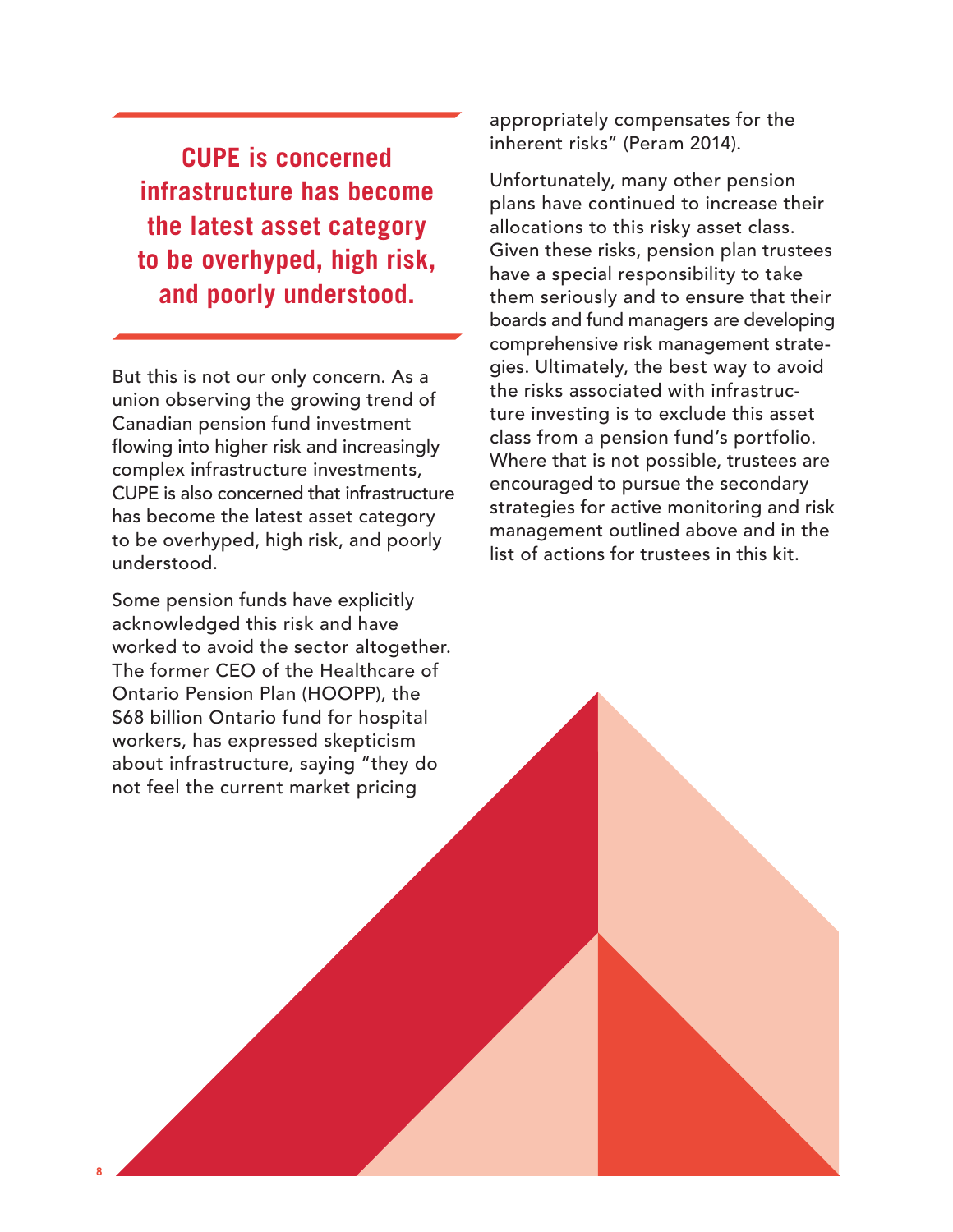# **KEEP OUR PENSIONS OUT OF PRIVATIZATION:**

Backgrounder on fiduciary duty and privatized infrastructure

In the pension context, fiduciary duty refers to the special legal responsibility of those in control of pension "trust property" (such as pension funds) to act exclusively in the best interests of the plan's ultimate owners, which are the plan's beneficiaries. CUPE representatives on pension trustee boards owe a fiduciary duty to plan members.

Investment consultants and money managers often tell CUPE trustees that their fiduciary duty is simple: to maximize the fund's rate of return without regard to any other aspects of the investments. This narrow interpretation of fiduciary duty can be used to try and prevent CUPE trustees from speaking out or being critical of a fund's investments. Our trustees are commonly told that considering other aspects of an investment – particularly when done through a union or social lens – violates their fiduciary duty. Trustees may hear this specifically in relation to when they question private infrastructure investments.

Legal experts recognize that fiduciary law has evolved over time to allow fiduciaries to consider factors, including risks, that are beyond the balance sheet when making investment decisions. As pension experts Murray Gold and Adrian Scotchmer write, *"it is now commonplace for investors and legal commentators to recognize that investment decision-making must consider a range of relevant factors beyond those* 

*that lie at the heart of traditional securities analysis."*

For example, all criteria that may affect financial performance, including environmental, social and governance factors, ought to be considered in making investment decisions. Instead of taking a "moment-in-time" approach to their investment strategy, trustees should consider the duration of the plan's liabilities.

**Focusing solely on maximizing rates of return on investment, without any consideration of associated risks, may be considered a breach of fiduciary decision-making.**

Gold and Scotchmer also argue that *"the genesis of fiduciary law lies in the protection of vulnerable beneficiaries and in the interests of the public as a whole, which requires acting honourably, avoiding unethical actions, and acting in accordance with prevailing norms as a responsible member of society."* Focusing solely on maximizing rates of return on investment, without any consideration of associated risks, may be considered a breach of fiduciary decision-making.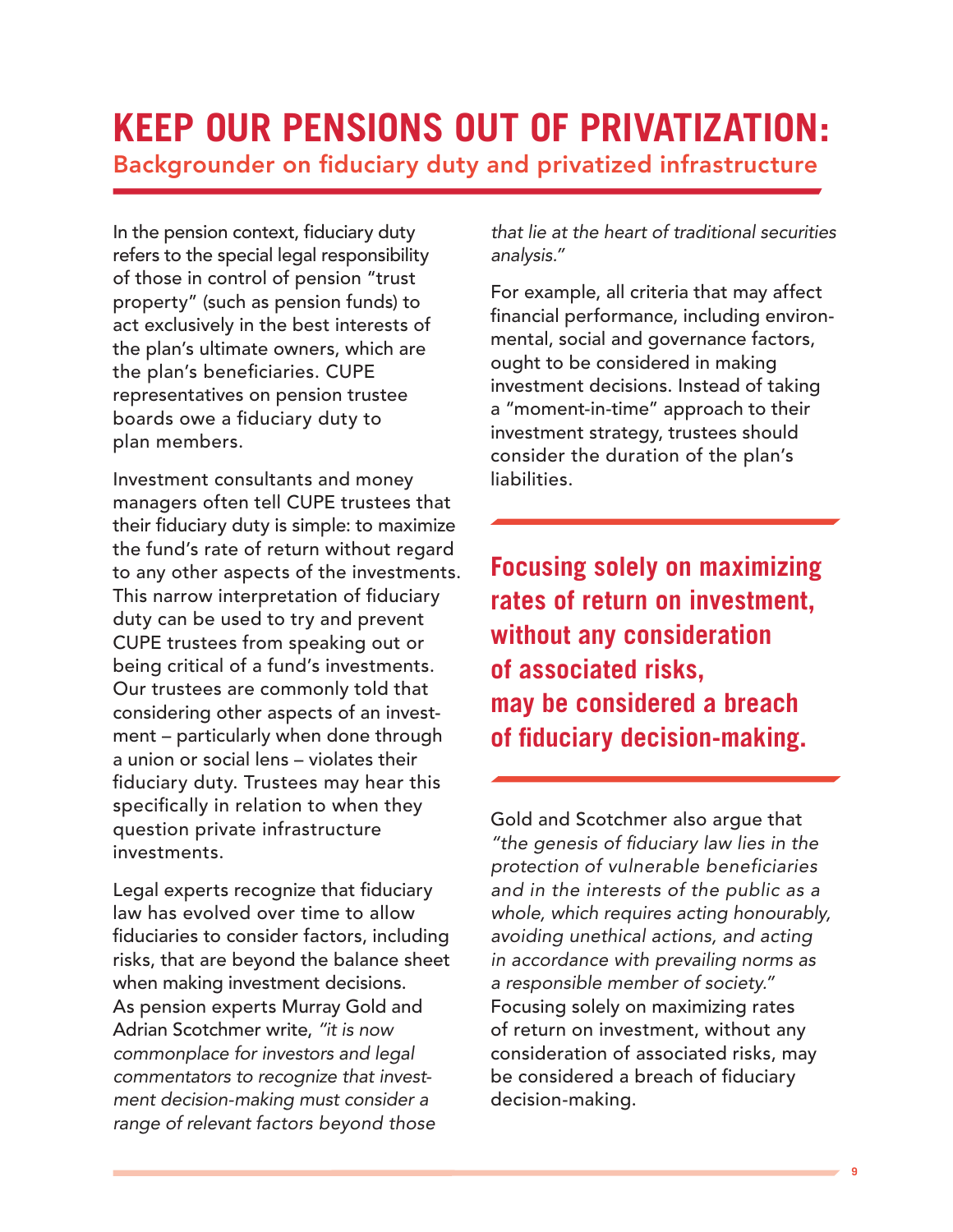**CUPE questions whether the risks and current sky-high valuations of infrastructure privatization deals are always fully or adequately assessed by money managers.**

It's important to consider financial management risks in order to reliably assess the value of an investment choice. CUPE and other defenders of public services have repeatedly shown that privatized infrastructure projects do not serve workers or the public interest. P3s and other privatization projects can directly or indirectly jeopardize the working conditions or employment of pension plan members. Investments in private, for-profit infrastructure have a well-documented track record of harming the communities where they are located.

CUPE questions whether the risks and current sky-high valuations of infrastructure privatization deals are always fully or adequately assessed by money managers. We anticipate damaging political liabilities for plans and plan members should their retirement dollars be used in ways that so clearly contradict the public interest. The well-known consequences of privatization, including rising costs, shrinking access, diminished quality, loss of good jobs and corporate profiteering at the public's expense, all mean the public may strike back in unpredictable ways.

### **Alternatives to privatized infrastructure**

Despite what some fund managers assert, pension funds are not running short of investment opportunities outside of infrastructure. Pension funds can invest in short term assets, government bonds, corporate bonds, a wide range of equities (Canadian, US, international), and less-traditional classes like private equity, real estate and hedge funds. But there needs to be caution here as well. These less traditional asset classes can also involve very aggressive, predatory investment patterns that are harmful to workers and communities in various ways.

If pension funds genuinely want to contribute to needed investments in public infrastructure, they can do so in the traditional way: by lending funds to governments (by buying government bonds) and earning interest. The federal and provincial governments could also create dedicated funds or crown agencies to pool government finance with pension fund investment to increase the money available for public infrastructure renewal. This is a model that the federal government should be pursuing as an alternative to its pro-privatization Canada Infrastructure Bank.

While the projected returns to investments in public infrastructure may not be as high as investing in for-profit private infrastructure, the risks are dramatically lower. CUPE believes there are other, higher-return asset classes available to pension trustees including publicly-traded stocks.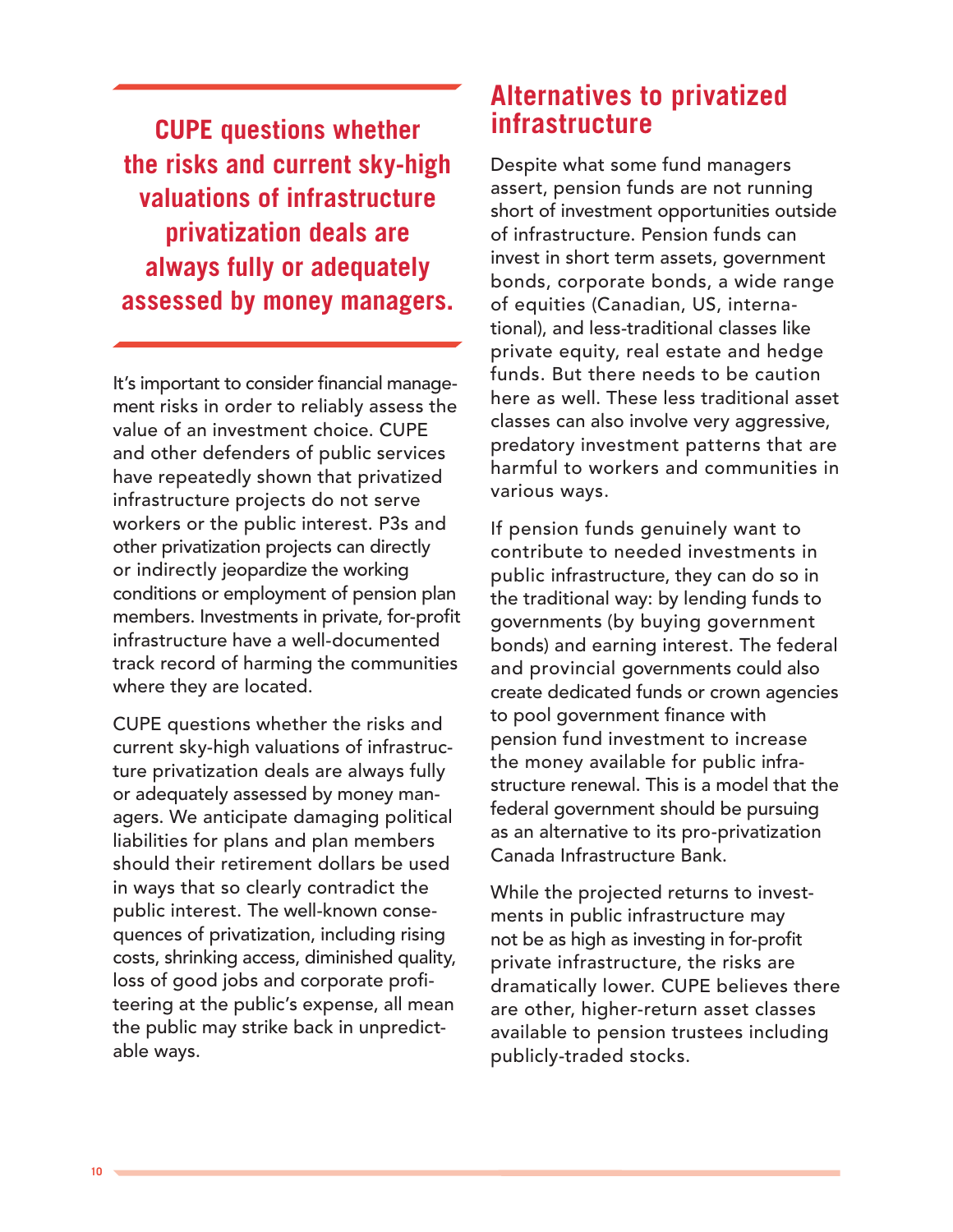### **Keep our pensions out of privatization**

CUPE believes that pension funds should be helping build a stronger economy for all workers. Our pension funds can and should be used to finance public infrastructure renewal and investment. However, public policy has been moving in the opposite direction, selling off more and more of this infrastructure to private, for-profit investors. As large institutional investors, pension plans and the money managers that manage pension funds are becoming increasingly involved in this area despite it being highly contentious and involving significant risks.

These developments put union named pension trustees in a difficult position. Their role requires them to seek decent investment returns in order to secure the pension benefits that they are responsible to deliver. But they are also likely to face pressure to support investment policies and practices that they recognize will threaten the jobs, wages, and working conditions of public sector workers.

While there is no simple way to resolve this tension, pension trustees have a right and a responsibility to play an active role in investment policy development and oversight, guided by the principles and concerns outlined in this backgrounder.

#### **Resources for further reading:**

Archer, Simon. "Fiduciary Law, ESG, and Financialization." The Contradictions of Pension Fund Capitalism, 2017, 155-179.

Gold, Murray, and Adrian Scotchmer. 2015. "Climate Change and the Fiduciary Duties of Pension Fund Trustees in Canada." https://kmlaw.ca/wp-content/ uploads/2015/10/KM\_Climate\_Change\_ Paper\_06oct15.pdf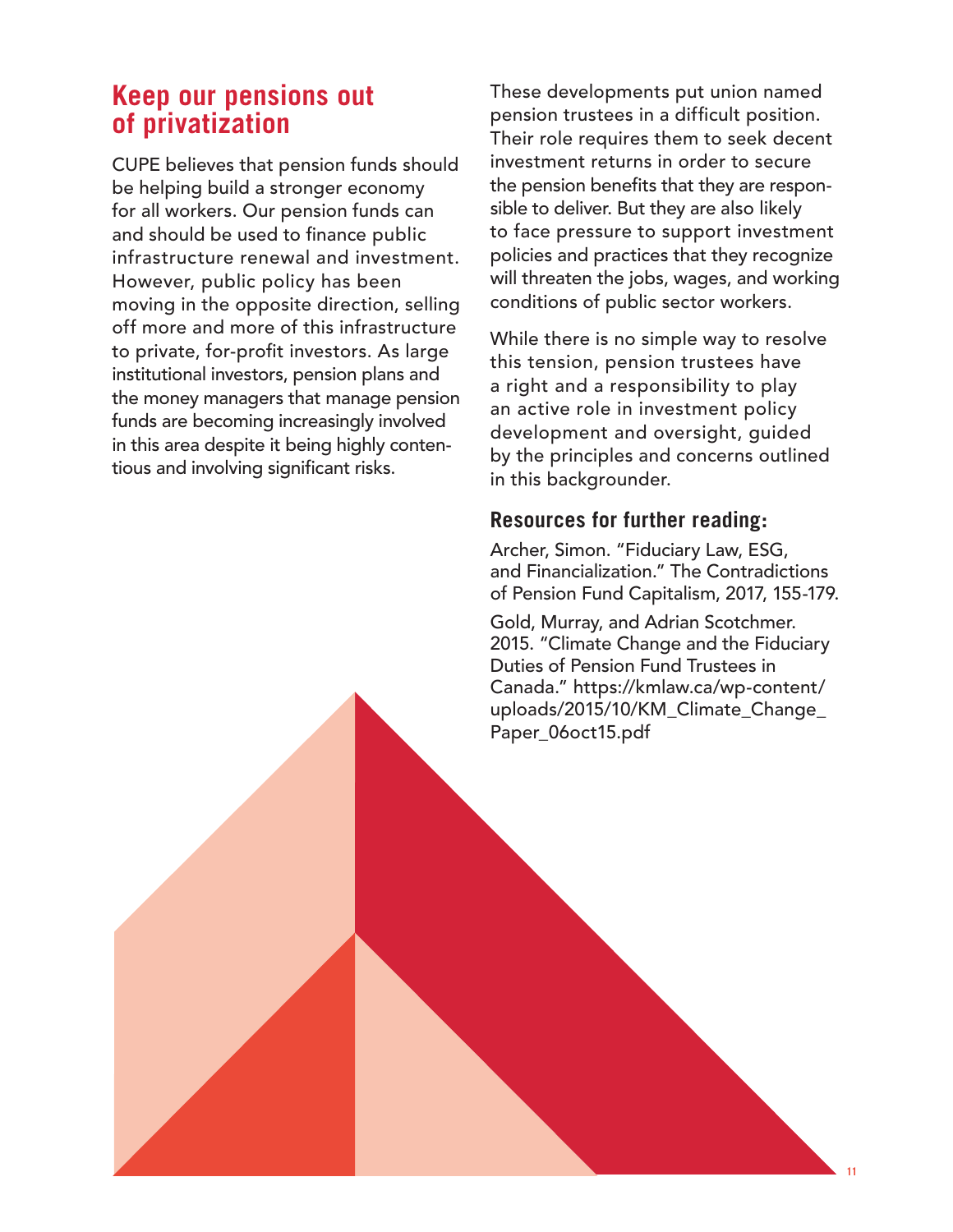# **KEEP OUR PENSIONS OUT OF PRIVATIZATION:** Actions for CUPE trustees

CUPE pension trustees are asked to play a very important and challenging role in the governance of a pension plan. Trustees are fiduciaries, and there is a broadly held view in the legal community that their responsibility when it comes to the investment of the plan's assets includes the goal of ensuring that they generate the best returns available, at an acceptable level of risk, to deliver on the pension plan's promise of retirement benefits for members.

As a union and an active supporter of public services and public investment, CUPE has identified the problem of our pension funds investing in P3s and privatized infrastructure projects that should remain publicly owned and managed. Our union has committed to challenging our own pension funds to resist these kinds of investments.

When trustees are told that investing in P3s, or public infrastructure, is an attractive, low-risk and high-return investment, is there anything they can do? As fiduciaries, are they obligated to pursue any investment that money managers or investment advisors say will generate attractive returns?

CUPE's experience shows there are important actions our trustees can take. Some pension plans have avoided most or all investment in privatization, while others have pursued privatization deals with no hesitation or limit. Well informed trustees can equip themselves with solid questions, proposals, and strategies for resisting and limiting these kinds of investments. All trustees also have access to support in this role from the pension specialists that work at the CUPE National Office.

### **Making arguments as a fiduciary**

CUPE recognizes that union nominees to fiduciary pension boards and committees must consider issues differently than strictly political bodies. As investment decision-makers, we may have strong views about infrastructure privatization and P3s being bad public policy, but as a fiduciary, we are given a primary mandate to invest with secure financial returns as a central objective. (See *Backgrounder on fiduciary duty* in this kit).

However, an entirely "secure" return is never guaranteed – virtually all asset classes and categories will perform poorly at some point. Some classes and categories will be shown to carry risks that were not always recognized or assessed. As with risky hedge funds and private equity type investments, pension fund investment in P3s and privatized infrastructure can involve significant risks that pension trustees should be concerned to understand, consider, and explicitly recognize. This is not just permitted; it is an obligation of a good trustee.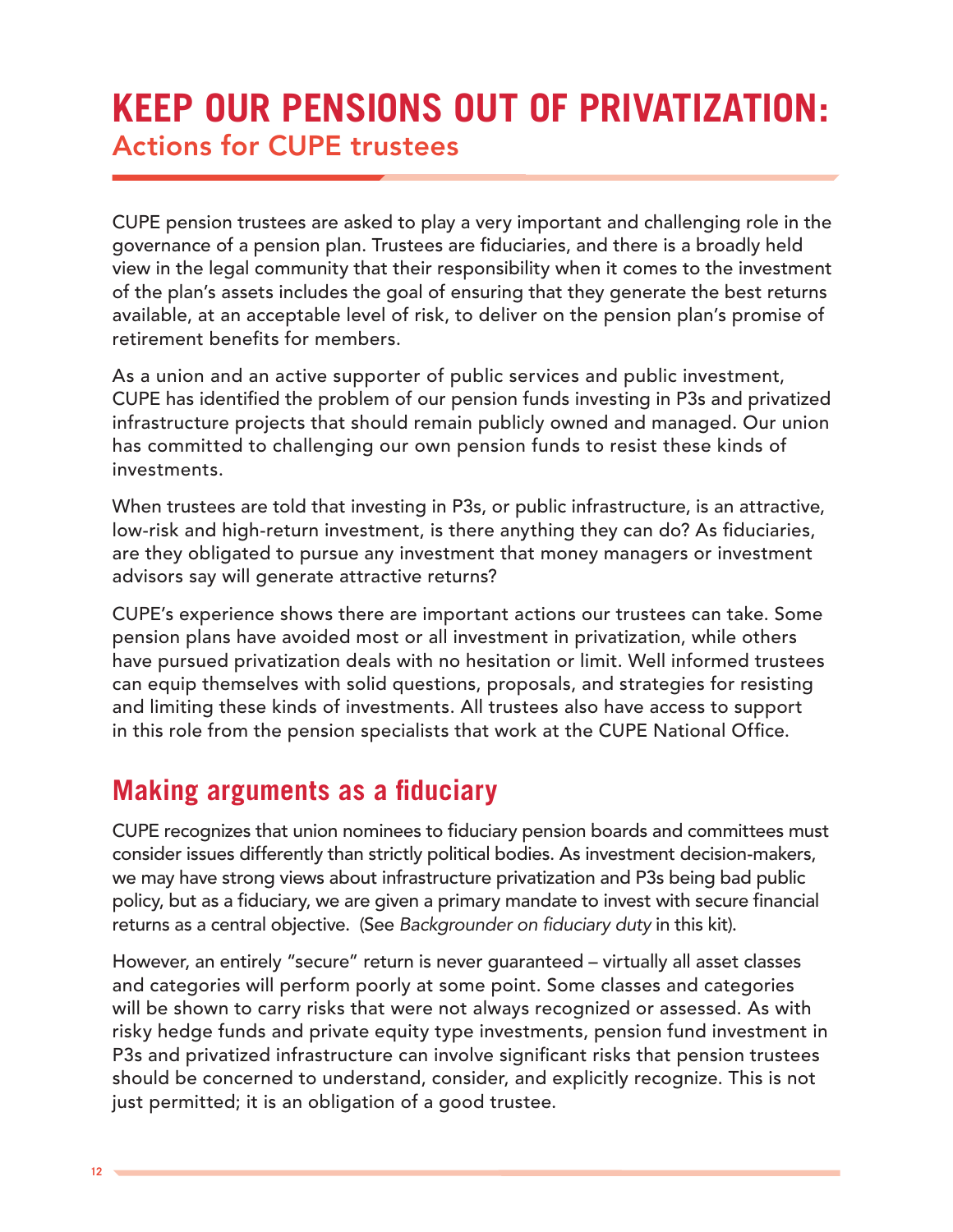This is particularly true given the relatively recent development of the P3 model, and of public infrastructure as a recognized "asset class" for investors. More and more investors, including some pension funds, have experienced financial losses attributable to privatization-related investments. From the bankruptcy of the UK infrastructure specialist Carillion, to the bankruptcy of various toll highways in the US, to the corruption and resulting sanctions imposed on troubled Canadian infrastructure corporation SNC-Lavalin, investors are regularly discovering that this sector exposes pension fund investors to significant risks. These risks – many of which CUPE has been highlighting for many years – can and should be scrutinized, measured, and incorporated into any pension fund's investment policies and risk assessments. Simply raising these questions can be an important way to inform and to limit consideration of privatization-related investments.

Fiduciaries have a duty of prudence, which means to exercise care, diligence and skill, and to apply the knowledge they have or ought to have. This also requires retaining specialized advice to bring to bear relevant information in order to make informed decisions. CUPE's expertise on the impacts of and risks associated with P3s should be considered in this regard.

## **EXAMPLES OF SUCCESS**

CUPE trustees have already broken some ground in challenging and restricting investments in P3s and related privatization.

- For decades, HOOPP, the Healthcare of Ontario Pension Plan, consistently avoided involvement in P3s and other infrastructure investments. CUPE and other union trustees have spoken against such practices, and the plan's former CEO has publicly argued that these investments carry risks and costs that are often under-reported and unrecognized.
- The health care pension plan in Nova Scotia (NSHEPP) and the large public service pension plan of Newfoundland and Labrador (NLPSPP) have both developed an approach to infrastructure investment that limits the extent to which their fund can invest in new P3s by establishing key restrictions in the contracts signed with their external money managers. The NSHEPP and NLPSPP have adopted investment policies which require consideration that private investments should not result in a loss of Canadian public sector jobs. While this Statement of Investment Policies and Procedures (SIPP) language can be relied on as an important precedent, it could also be expanded upon by applying to public sector jobs globally and preventing investments in already-privatized infrastructure projects.
- BCI, the money management institution charged with investing the funds of the large, jointly-trusteed BC public sector plans, has established restrictions on investment in P3s where doing so may negatively impact public sector jobs in British Columbia.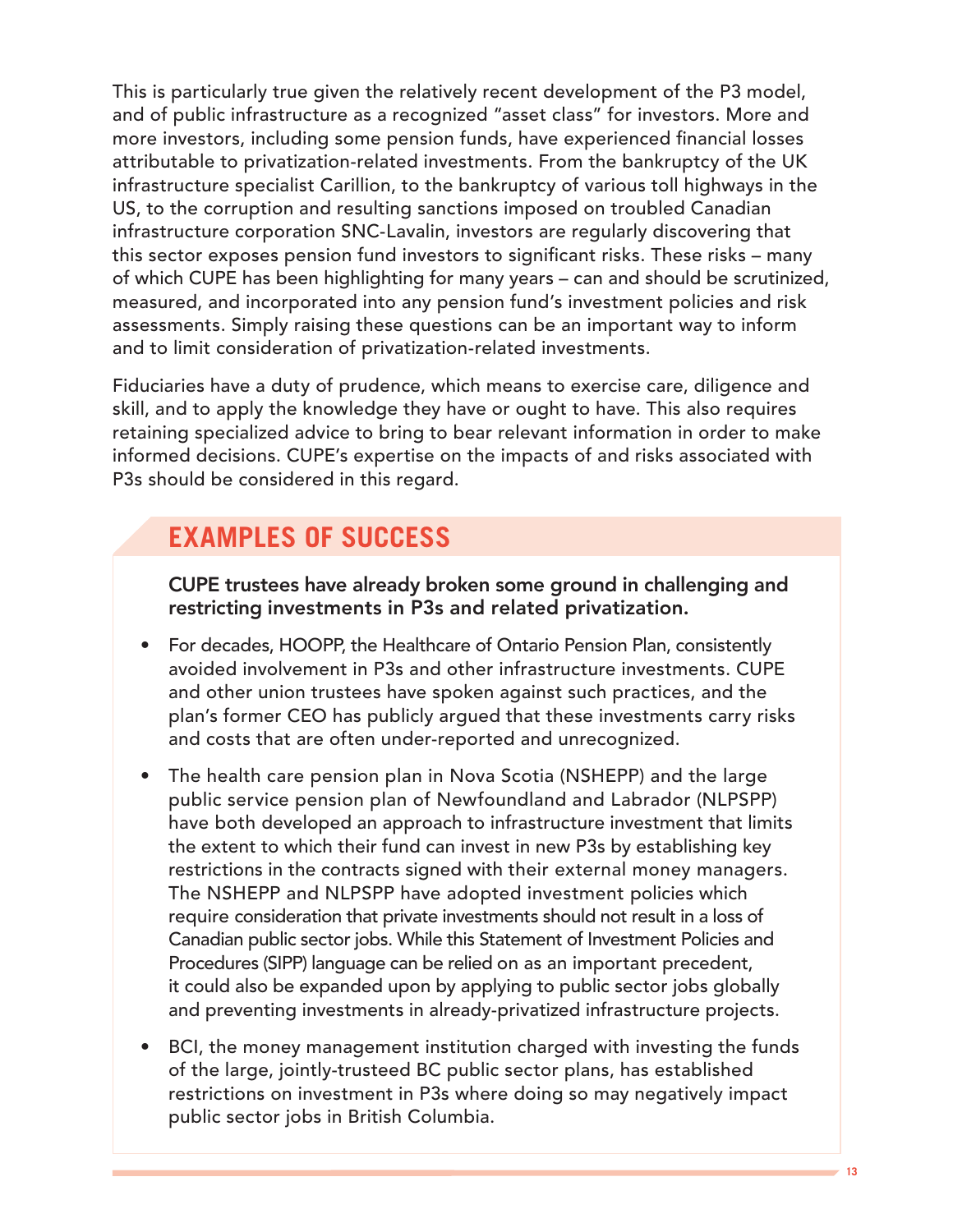# **WAYS TO TAKE ACTION**

#### **1. Determine how and where your fund is invested in privatized infrastructure or P3s**

- Ask your fund's money managers or investment consultants, in writing, for a written report to the full board of trustees detailing if your fund directly or indirectly invests in private infrastructure projects or P3s (domestically or internationally).
- Review current holdings, looking for an infrastructure asset class or investments in private equity, real estate, project bonds or project management companies such as Brookfield Asset Management or SNC-Lavalin.
- Review your plan's Statement of Investment Policies and Procedures for any mention of infrastructure or P3s. Propose that the SIPP require consideration of the risks of any such investment and that due diligence be exercised with respect to these risks.
- If you discover your fund has invested in private infrastructure, consider a proposal to divest, supported where possible by a performance and risk analysis.

### **2. Propose regular reporting to trustees and plan members**

• Propose that all fund investments in P3s and infrastructure be transparent, and that the board of trustees and plan members be regularly updated in writing on the status of these investments, including all losses or other risks. This should include any controversies that could affect the fund's reputation.

#### **3. Ensure a full debate on future P3 and infrastructure investments**

- Propose a policy change requiring that all infrastructure investments, including P3s, be brought to the full Board of Trustees for case-by-case approval.
- Be prepared to probe and question privatization investment proponents and money managers promoting this category; share critical perspectives on CUPE's experience and knowledge of P3 fiascos.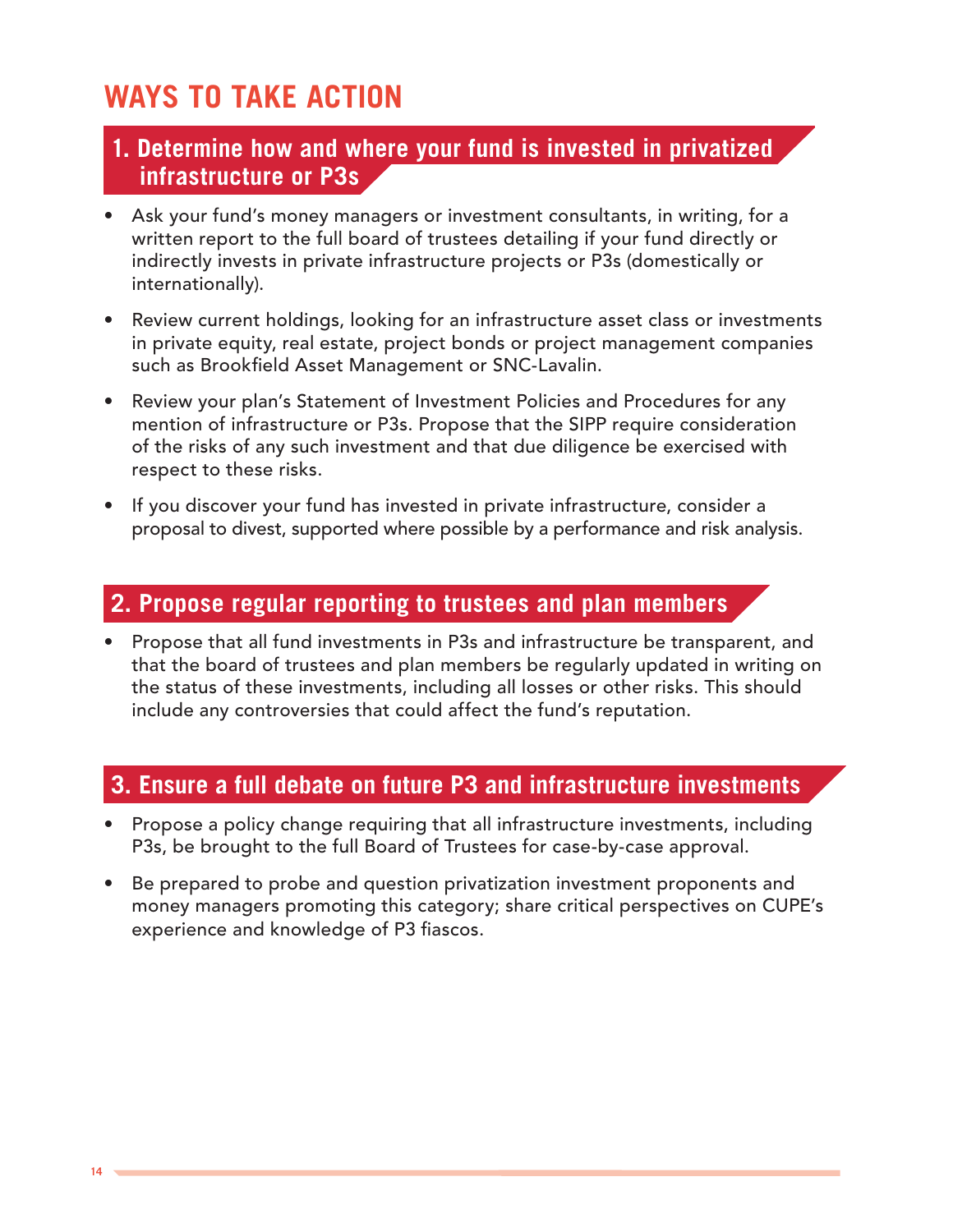### **4. Ask questions about the risks associated with P3s and infrastructure investments**

- In debates about future investments, or reviews of current holdings, trustees can and should raise concerns about the wide range of P3 risks. These are explored in CUPE's backgrounder on the risks of pension investment in infrastructure and P3s, and include:
	- fraud or corruption risk;
	- the political risk a project might be cancelled (due to a change of policy by a given participating government);
	- the risk to the pension fund's reputation if it invests in a project that fails or delivers poor or overpriced services;
	- the risk that regulators may change how user fees or other revenue streams are set for the project;
	- the risk of funds being tied up in investments that are higher-risk and not easily or quickly sold (known as "illiquidity risk");
	- the risk a project will fail, and expose the pension fund to losses; and
	- other unknown and unquantifiable risks that come with this relatively new field of investment that hasn't been tested over the long term, is less-regulated than other investment areas, and may be overvalued.
- Scrutinize risk analysis and risk management strategies your investment managers (or consulting advisors) are using and ask for comparisons with other funds and managers' strategies.

#### **5. Ensure your fund does not support P3 advocacy**

- Propose a full disclosure policy with respect to plan staff or service providers' involvement in public policy advocacy or lobbying, either directly or through industry associations, so that trustees know what is being done or said on behalf of the plan.
- Oppose pension fund or pension plan support for pro-privatization lobbying or advocacy groups (like the Canadian Council for Public-Private Partnerships, the Global Infrastructure Investor Association, or the Fraser Institute).
- Consider the development of a board policy that would prohibit any political donations or policy advocacy, or only permit it with the express approval of the board of trustees.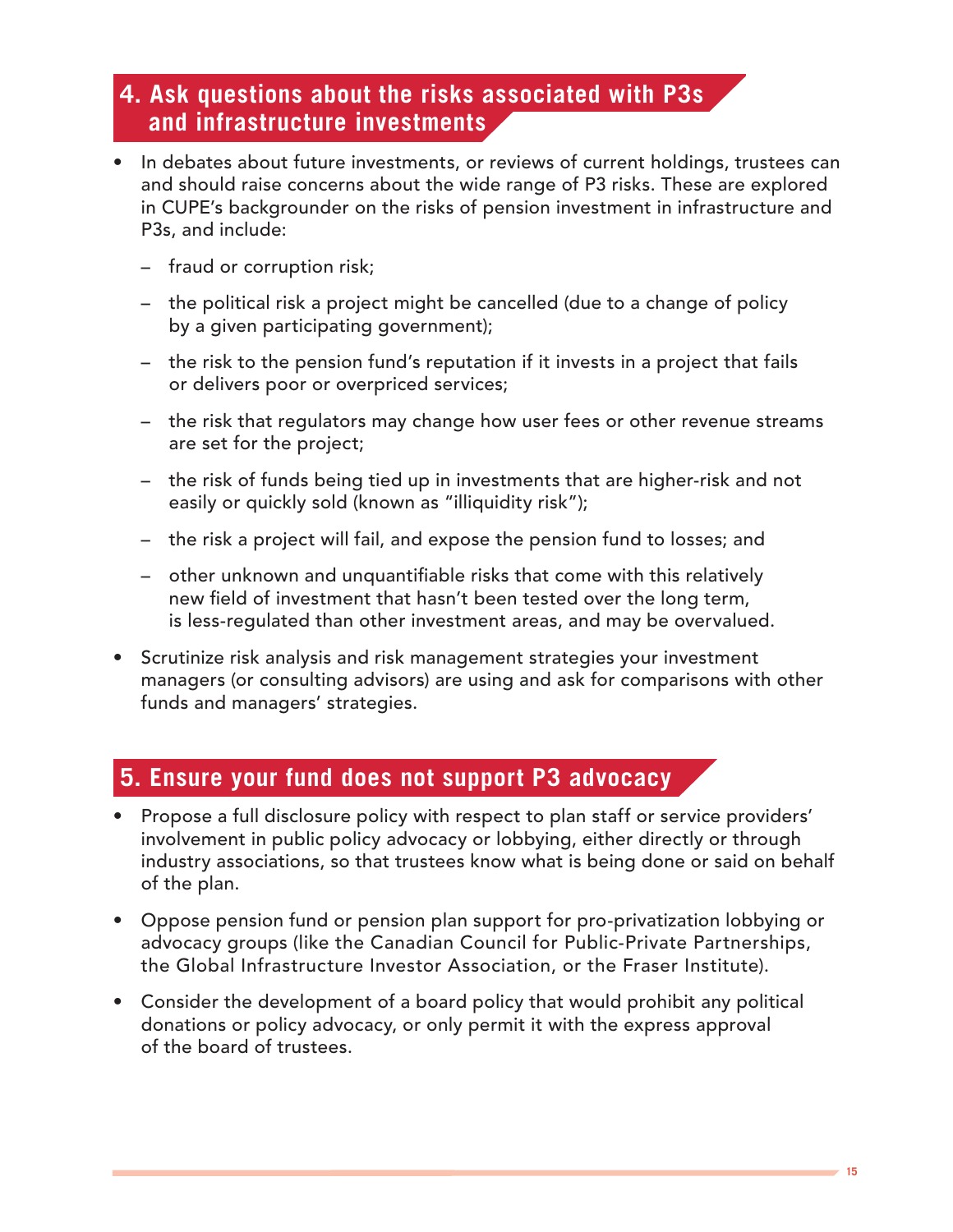### **6. Use or develop ESG or Socially Responsible Investment (SRI) policies**

• In some cases, existing SRI or "ESG" policies, which mandate consideration of "environmental, social, and governance" risk factors in investment policies, should identify the social or environmental impacts of certain P3s or investments in privatized infrastructure; reviewing these impacts can create opportunities to assess and consider more fully the risks associated with these kinds of investments.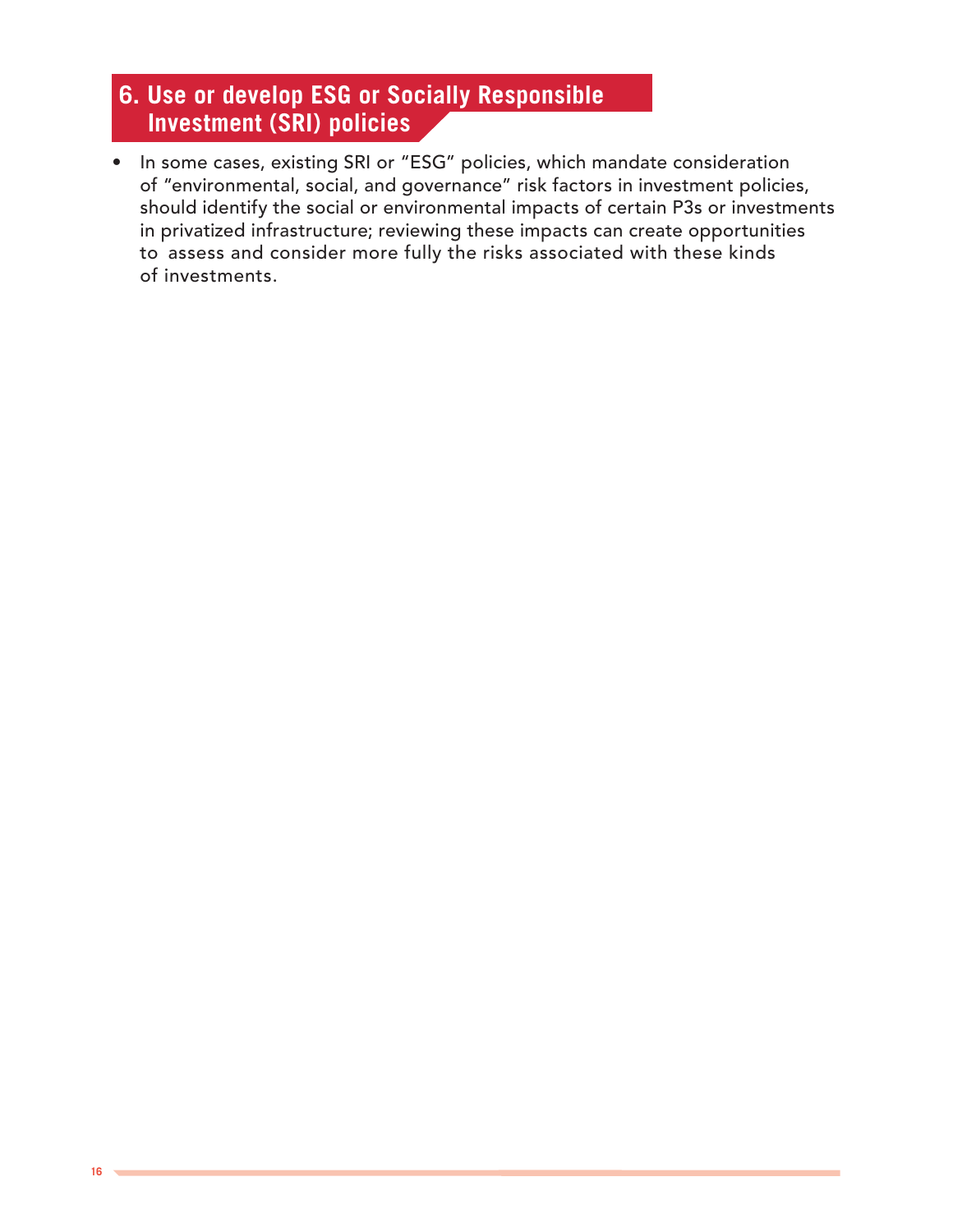# **KEEP OUR PENSIONS OUT OF PRIVATIZATION:** Actions for CUPE members

CUPE's pension trustees and plan advisory committee members are our pension champions and guardians. They defend our plans. CUPE pension representatives can and do speak up when a plan is considering investing in privatization. But they need support. That's where CUPE members come in. It's up to all of us to demand details about where our plans are currently invested, to call for plan policies that rule out profiting from privatized infrastructure, and to take action if our pension plans consider investing in privatization.

Speaking up as plan members gives our trustees backup and strengthens the case they need to make at the board table. It ups the pressure and broadens the opposition. Even if your plan's governing body doesn't have union representation, you can still take action.

It's important to lay the groundwork and establish a solid foundation for opposing our pension plans investing in privatization. Understanding how your plan makes decisions and getting your local on board are the first steps. From there you can find out if your plan is already invested in privatization, work to change plan policy to prevent future investments, and get ahead of any future privatization investment plans with a strong campaign.

Individual decisions to invest in a P3 or other privatization project may not always come to a plan's governing body. That's why it's important to push for the strongest possible policy against privatization, as outlined in step three below. Even if your plan has already invested in privatization, we can still throw up roadblocks to new investments by demanding full disclosure and requiring that each new investment be decided on a case-by-case basis. These steps create opportunities for us to intervene, highlight the risks of this kind of investment, and stop the spread of pension plan-funded privatization.

Getting information about investments can be difficult and will take research. There isn't a single definition of infrastructure as an asset class. Infrastructure investments are sometimes listed as a component of private equity, real estate or alternative investments. Infrastructure investments can be traded on an exchange or can be privately dealt. Smaller pension funds may invest in infrastructure through pooled funds or consortiums. An important starting point is asking questions about where exactly your plan is invested.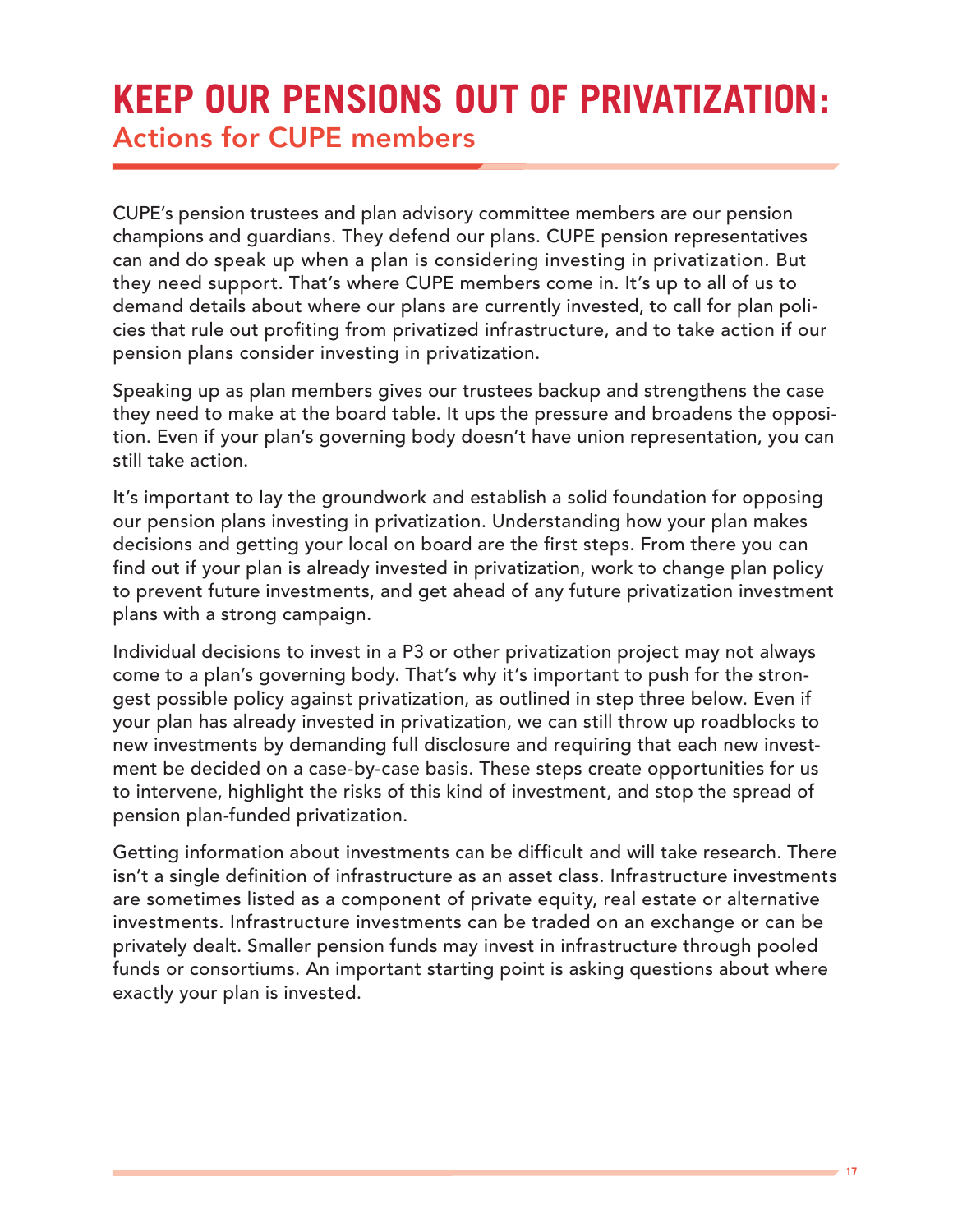# **WAYS TO TAKE ACTION**

### **1. Identify your target: who has power to decide?**

- Get to know the governing structure of your plan, and which body holds legal authority over pension investment decisions.
	- Decision-making may be delegated to an investment sub-committee.
	- Large plans like OMERS or the BC Municipal Plan have different structures than smaller, single-employer plans.
	- Larger plans often build their own in-house investment capacities, while smaller funds will hire specialized investment managers on a third-party basis to do the investing for them.
- Regardless of structure, there will always be a single decision-making body that determines your fund's investment policies, often known as the Statement of Investment Policies and Procedures, or SIPP. If it is not clear, a CUPE National Representative or pension researcher can assist you.

### **2. Get your local on the record**

• Pass a resolution or adopt a policy statement opposing your pension plan investing in P3s and privatized infrastructure, and committing to take action. You could pass a resolution that mirrors the content of CUPE National Resolution 250 (included in this kit). Encourage other unions in your plan to do this too.

### **3. Work to change your plan's investment policy**

- Review your plan's SIPP, contracts with investment managers, and other investment policy documents, for any mention of infrastructure or P3s.
- Work with your CUPE local to pass a resolution at your pension committee or board calling for changes to your plan's investment policy. As a plan member, you can also write a letter asking the board of trustees and other decision makers to change your plan's investment policies on P3s and other privatization schemes. This list begins with the strongest language that locals and plan members can request be added to a plan's investment policy.
	- Fully prohibit investment in P3s or infrastructure projects.
	- Establish partial restrictions on investment in P3s and infrastructure projects (for example, in a specific country, region or sector).
	- Require that any allocations to infrastructure, whether formally labelled as P3s or not, come to the full fiduciary board for case-by-case approval.
	- Require disclosure to trustees, plan members and the general public of the fund's involvement in all P3 projects.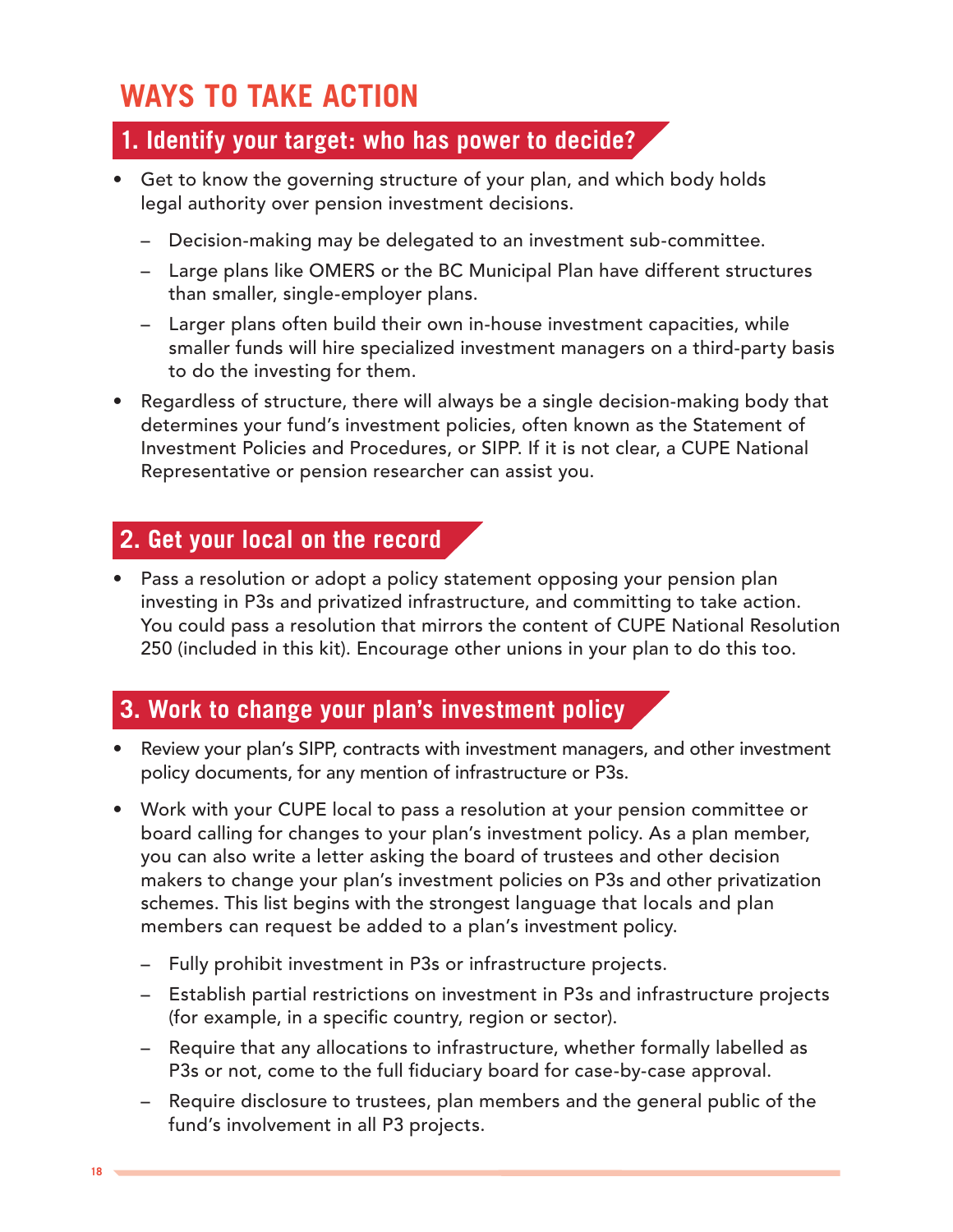### **4. Find out how and where your fund is invested**

- CUPE members and locals can formally request that your trustee board (or fiduciary body) report to plan members and your local all details of any existing fund investments in public infrastructure, P3s, or other privatization-related investments. This can be done by sending a letter to the board or fiduciary body.
- Review current holdings, looking for an "infrastructure" asset class or investments in private equity, real estate, project bonds or companies such as Brookfield Asset Management or SNC-Lavalin.

#### **5. Demand regular reporting to plan members**

• Your local can pass a resolution calling on the trustee board (or other fiduciary body) to not only disclose to the union all fund investments in P3s and infrastructure, but further, require that plan members be regularly updated on the status of these investments, including any losses and other identified risks. The same resolution can also require full and regular disclosure of your fund's investments and involvement in infrastructure or P3s to the full board of trustees.

#### **6. Ensure your union will find out before your fund makes a new P3 investment**

• Ask your plan's board of trustees to push for a change to your plan's investment policies, requiring that any investments in infrastructure, whether formally labelled as P3s or otherwise, be brought to the full fiduciary board for case-by-case approval.

### **7. When your pension is considering a P3 investment, fight back**

- Work with your local executive, national representative and other CUPE staff resources to develop a campaign plan.
- Communicate, in writing, directly to pension plan decision-makers (trustees, the plan CEO, or other decision-makers) asking that they reject the proposed investment and insist on a transparent and rigorous decision-making process.
- Show your employer and the plan's governing body that there may be a political and public image price to pay in getting involved with certain projects or corporations.
- Challenge pension fund decision-makers directly as part of any campaign against P3s or privatization, up to and including street level political action targeting plan leadership (including trustees, executives, and union or employer bodies involved).
- Go public with fact-checked information about a proposed project and the corporations that are involved.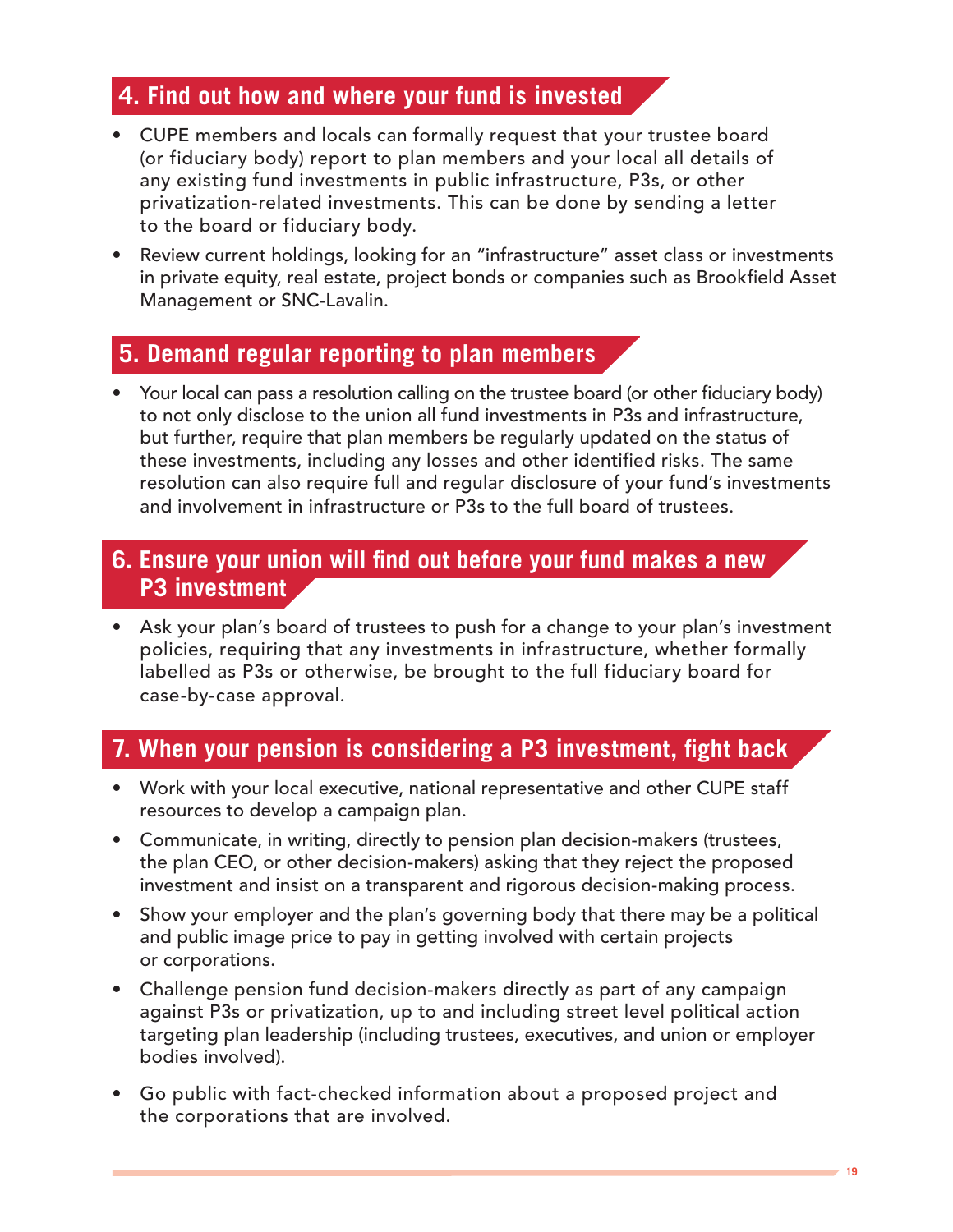

# **RESOLUTION NO. 250** (Covers resolution 262) CUPE NATIONAL WILL:

- 1. Take a strong stand against the use of public pension funds in the development, building, ownership or operation of private infrastructure; and
- 2. Lobby municipal, provincial and federal governments and stakeholder organizations against the use of public pension funds for privatization; and
- 3. Ensure that the NDP at federal and provincial levels takes a strong stand against such policies; and
- 4. Engage in a public awareness campaign explaining CUPE's position on this complex issue.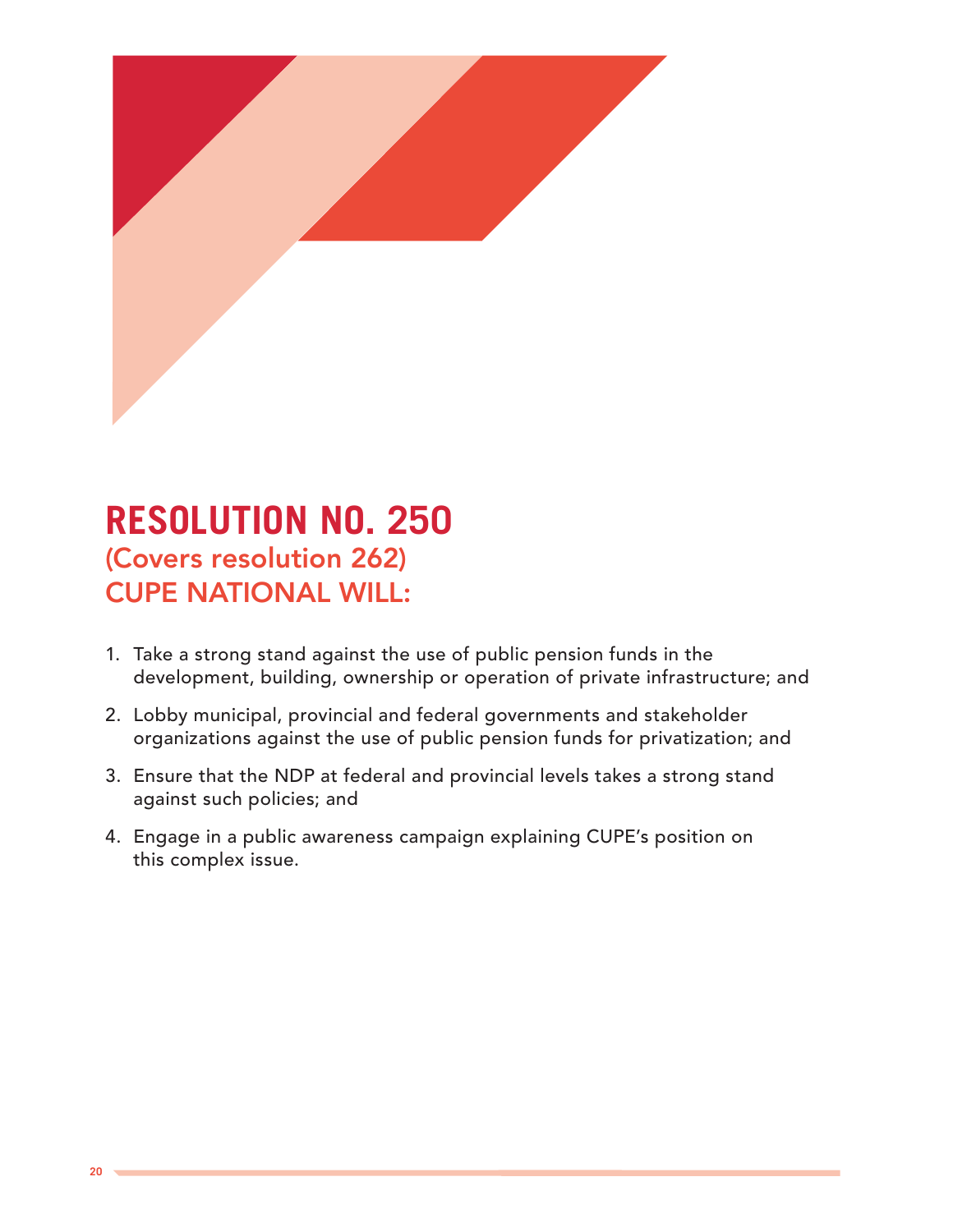# **PUBLIC-PRIVATE PARTNERSHIPS:**  False claims, hidden costs

Corporations, lobbyists, consultants, investment advisors and some Canadian governments are promoting privatizing public infrastructure and services through public-private partnerships, also known as P3s.

P3s are privatization, pure and simple. There are many reasons public works best to build and maintain long-term care facilities, hospitals, water and wastewater treatment facilities, schools, transit systems, roads, bridges and other vital assets.

### **P3s cost more than public projects**

P3s are like using a credit card instead of a low-cost mortgage to finance the construction of public facilities. P3s are more expensive than publicly financed and operated projects because governments and other public sector bodies can borrow money much more cheaply than the private sector.

Beyond expensive private financing, transaction costs are another reason for the high P3 price tag. This includes the cost of all the lawyers and consultants involved in brokering P3 deals, which are far more complex than public contracts to design and build infrastructure, as well as ongoing public sector monitoring and enforcement over the decades-long life of P3 contracts.

P3s download costs to future generations and limit policy options for future governments. Future generations that had no say in the decisions end up locked into paying the extra costs of privatization decades into the future, leaving less money for public services and other community priorities.

### **Auditors don't buy the financial case for P3s**

P3s are usually justified with secret reports from private consultants that place a dollar value on supposed risks being taken over by the private sector from the public sector. Consultants present the dollar value of risk being transferred as higher than the cost of privatization, and therefore worthwhile. But the numbers don't stand up to scrutiny.

Federal and provincial auditors general and other independent experts have called out these calculations as biased and one-sided. In Ontario, the provincial auditor found every single provincial P3 was justified by claims of risk transfer. But the audit found no evidence to back up the calculations assigning a dollar value to corporations assuming risks. The entire P3 industry is based on this flawed model, with pivotal decisions being made on unsubstantiated opinions, not facts.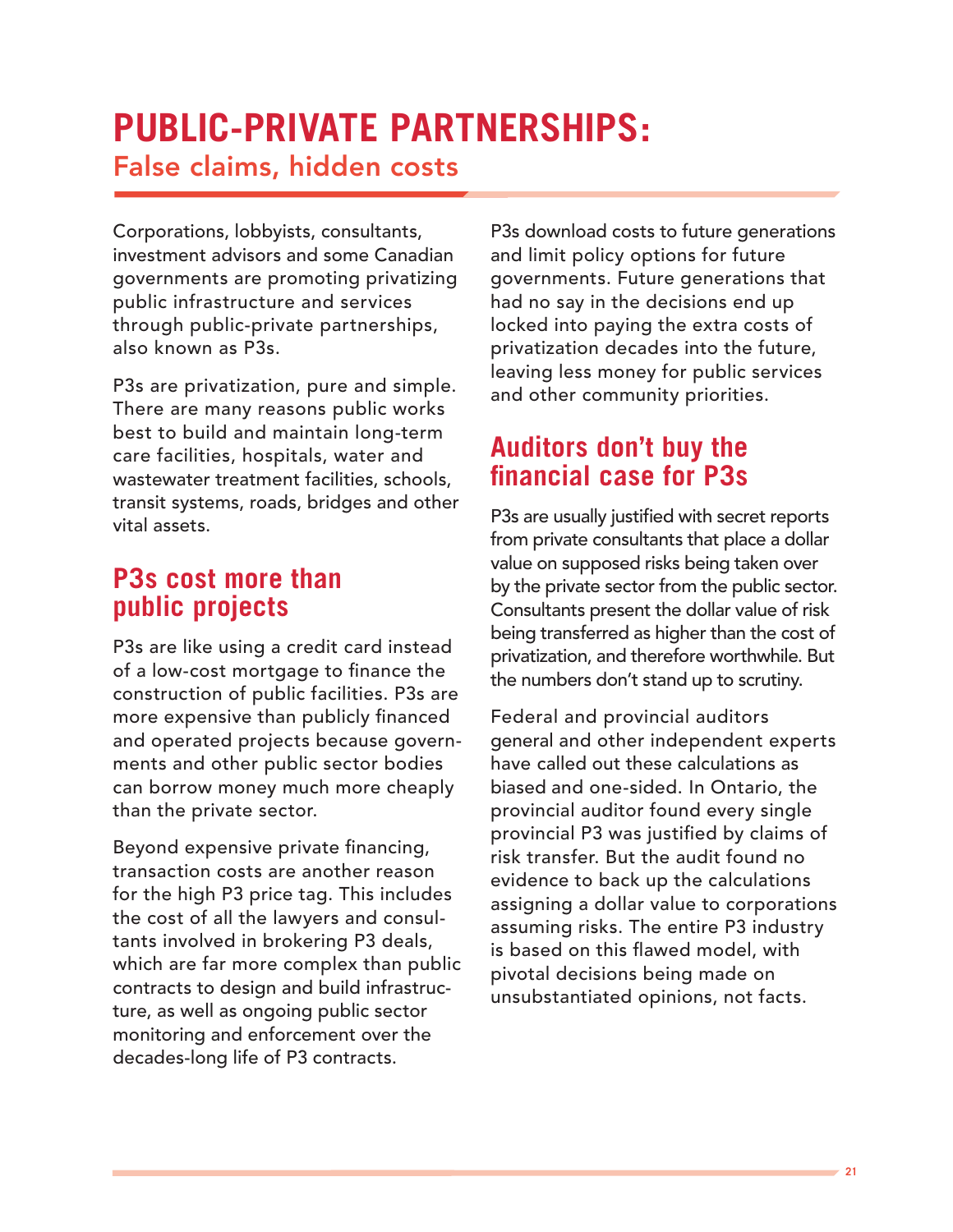### **P3s can fail**

Major P3s can – and do – fall apart. Ultimately, governments are responsible for infrastructure that's providing an essential public service. When a corporation goes bankrupt and walks away from a contract, governments must pick up the pieces, leaving the public stuck with the bill. Whether or not corporations actually take responsibility for the risk of a project failing, P3 contracts always include hefty charges known as a "risk premium."

### **P3s don't deliver "on time and on budget"**

P3s may be delivered "on time" within the terms of a contract, but they take much longer to deliver than conventionally procured projects because of lengthy and complex legal work and contract negotiation. And virtually every P3 project has risen in cost substantially between the time of its announcement and the financial close of the project, making "on budget" claims questionable at best.

P3 projects can claim to be "on time and on budget" only because the completion date gets set after the lengthy lead time – usually years – it takes to reach the contract stage for P3s. Experience shows budget goalposts also shift to meet whatever the privatized contract costs.

### **P3s hurt workers**

P3 contracts often outsource good public sector jobs to for-profit operators. This can involve all jobs or some types of jobs such as cleaning, maintenance or food preparation. Corporations want to maximize profits by doing more work with fewer workers, which has led to environmental problems and workplace health and safety violations with some P3s. Privatization often leads to lower-paid jobs with fewer benefits, which has a harmful economic and social impact on communities.

There are no guarantees jobs will be protected over a 30-year P3, even if there are initial promises. Hundreds of jobs and dozens of beds have been cut since a P3 hospital in North Bay, Ontario, opened in 2011. CUPE members working in Regina's P3 wastewater treatment facility have faced shrinking staff levels and rising workload since the operations transferred from public to private hands, as well as a struggle for fair wages.

### **P3s are secretive and unaccountable**

Privatization keeps details about financing and operations hidden from the public. P3 contracts involve lengthy and complex negotiations behind closed doors, and key financial and contract information is kept secret. Unlike governments, private corporations are not subject to freedom of information or access to information laws mandating disclosure.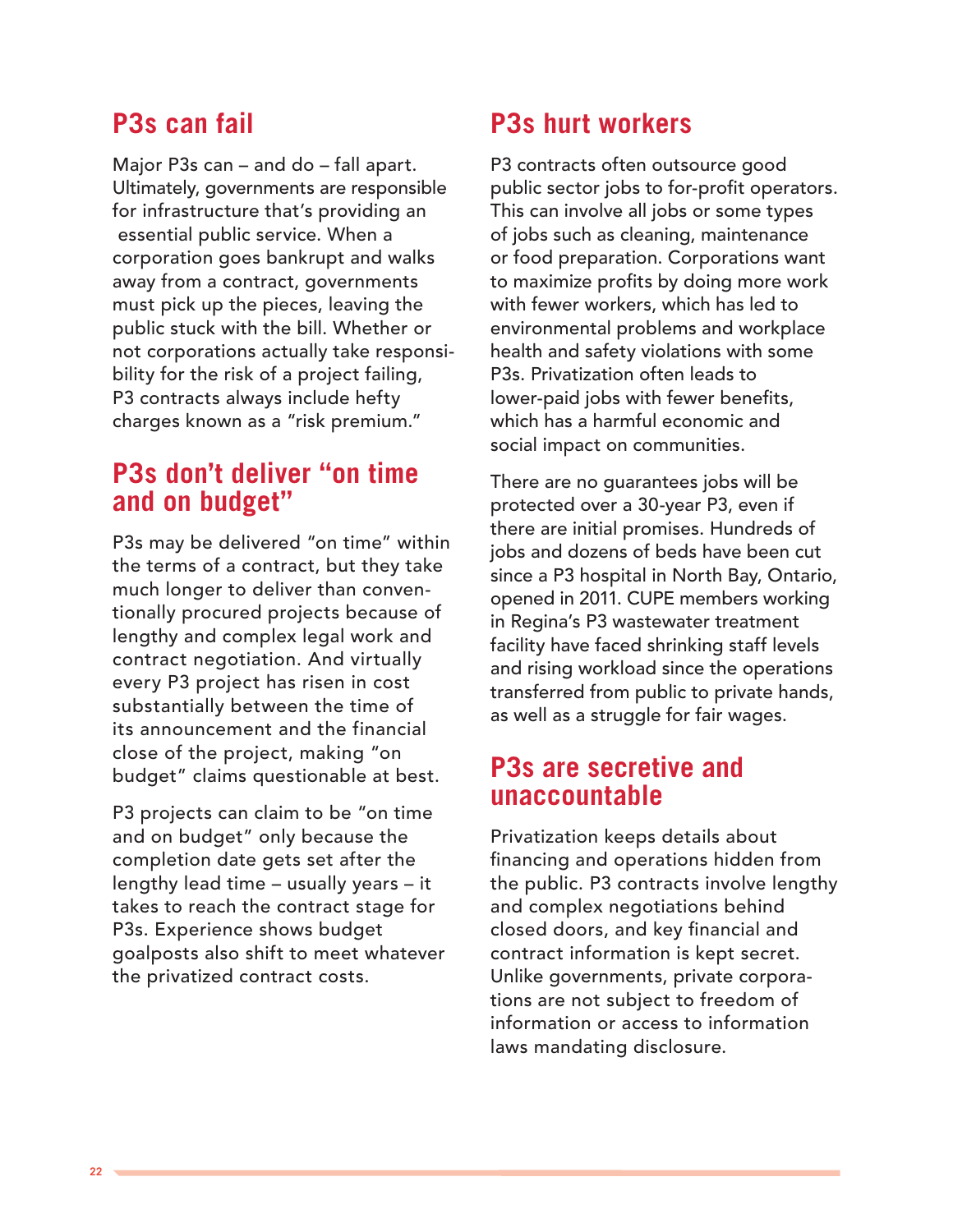The high degree of secrecy surrounding P3s leaves elected officials and residents in the dark, while corporations make key decisions about services and facilities. It's a significant loss of public control that blurs the lines of accountability and responsibility. Private corporations answer to shareholders – not residents and elected officials. The mandate of shareholders is to ensure profitable and growing businesses. Our governments answer to the public. Basic public services like health care, water and wastewater treatment should be controlled by public representatives and respond to the priorities of the people that rely on them, not the profit motives of shareholders.

### **P3s aren't good for local economies**

Governments have always relied on private, home-grown, companies to design and build public infrastructure. P3 contracts price small and medium-sized companies out of the game. Only large corporations can provide the up-front financial backing the deals demand, and engage in complex P3 negotiations. This means local design and construction firms can't bid on projects. It also means, in the long term, that many decisions about local services are being made in corporate head offices, not in communities.

Public services generate good, community-supporting jobs for local residents. The jobs provide opportunities to train and enhance the skills and experience of residents, and in turn strengthen the area's resiliency. This is crucial in tough

economic times. P3s rely on external investment and expertise, and often source materials from outside the community. Money that could be returned to the local economy and tax base goes elsewhere. In addition, a growing number of Canadian P3s are owned by companies that avoid taxes by being headquartered in tax havens, depriving governments of tax revenue that private operators should be paying.

### **P3s don't guarantee quality**

A 2016, a report from the University of Calgary School of Public Policy study found that "iconic architecture and design has not been a common feature of PPPs in Canada or globally. The evidence on the architecture of PPPs suggests that PPPs tend to deliver functional, if mediocre architecture, with very few PPP projects globally winning major awards for architectural merit." P3 schools in Alberta drew criticism from school officials for a cookie-cutter approach to design and construction.

Even basic design and construction has proven difficult to deliver with some P3s. The P3 Saskatchewan Hospital North Battleford and CHUM hospital in Montreal have had serious deficiencies. Ottawa's P3 light rail line has had serious system-wide problems that have caused chaos for transit users.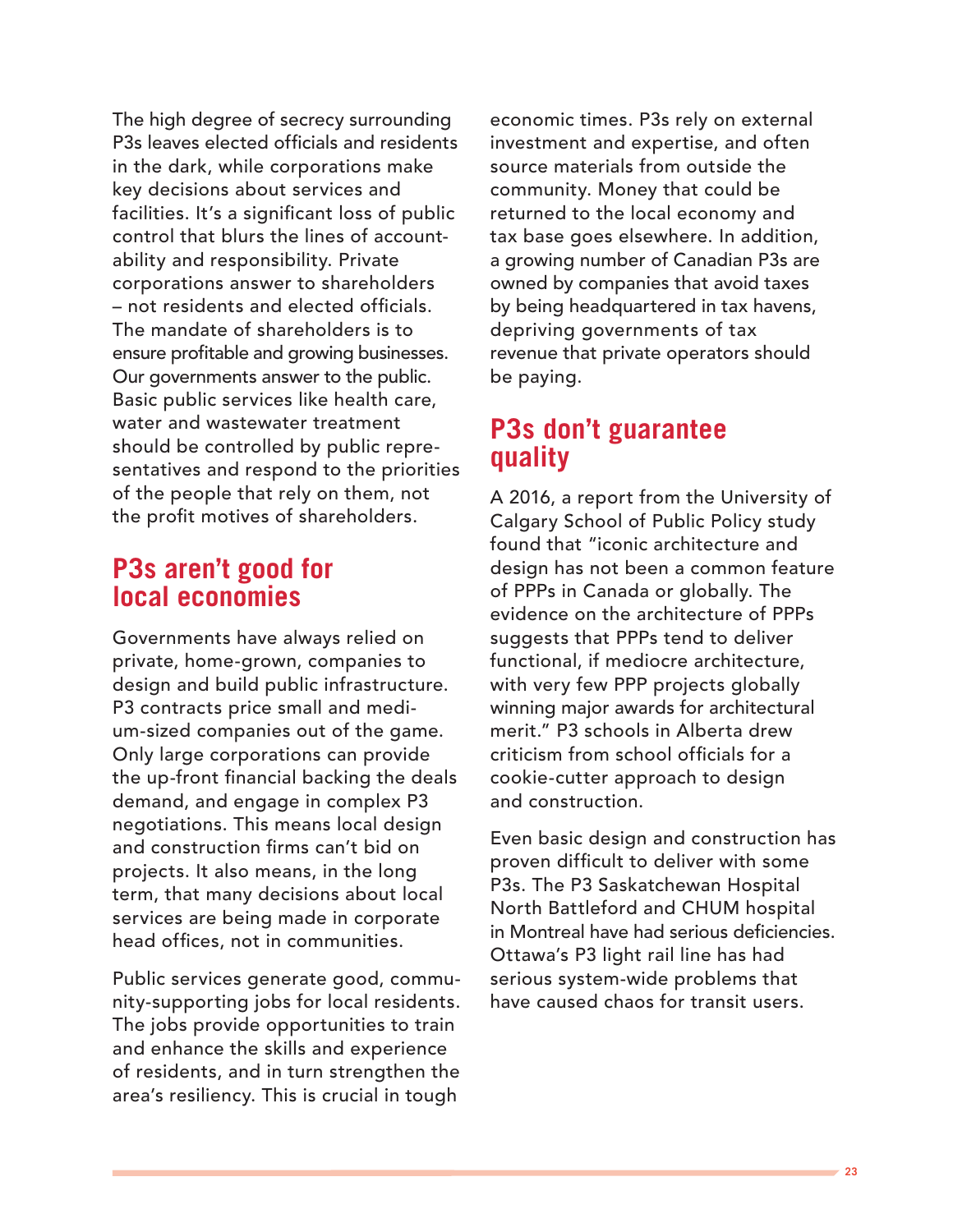### **P3s are bad public policy**

The Calgary School of Public Policy report suggests that elected officials implement P3s for political reasons, not because they are good public policy or benefit society. This report by mainstream economists and policy experts underlines that the supposed benefits of P3s are non-existent or highly questionable, that P3s have significant disadvantages, and that the P3 model and policy framework used in Canada and elsewhere are deeply flawed.

Numerous other Canadian and international studies have documented the many problems with P3s. Fully public projects are a wise use of public funds, and are the most reliable, accountable and cost-effective way to deliver and operate the facilities and services we all depend on.

# **LEARN MORE**

CUPE has additional resources on the problems with P3s and the value of public services at [cupe.ca/privatization](https://cupe.ca/privatization), including:

- Asking the right questions: A guide for municipalities considering P3s
- [Solid foundation: A COVID-19](https://cupe.ca/privatization-wont-kick-start-canadian-economy) recovery built on public infrastructure
- [Backgrounder on P3 schools](https://cupe.ca/sites/cupe/files/backgrounder_p3_schools_en.pdf) (English only)
- [What provincial auditors have said](https://cupe.ca/fact-sheet-what-provincial-auditors-have-said-about-p3s)  about P3s
- [CUPE news and analysis about the](https://cupe.ca/not-for-sale) Canada Infrastructure Bank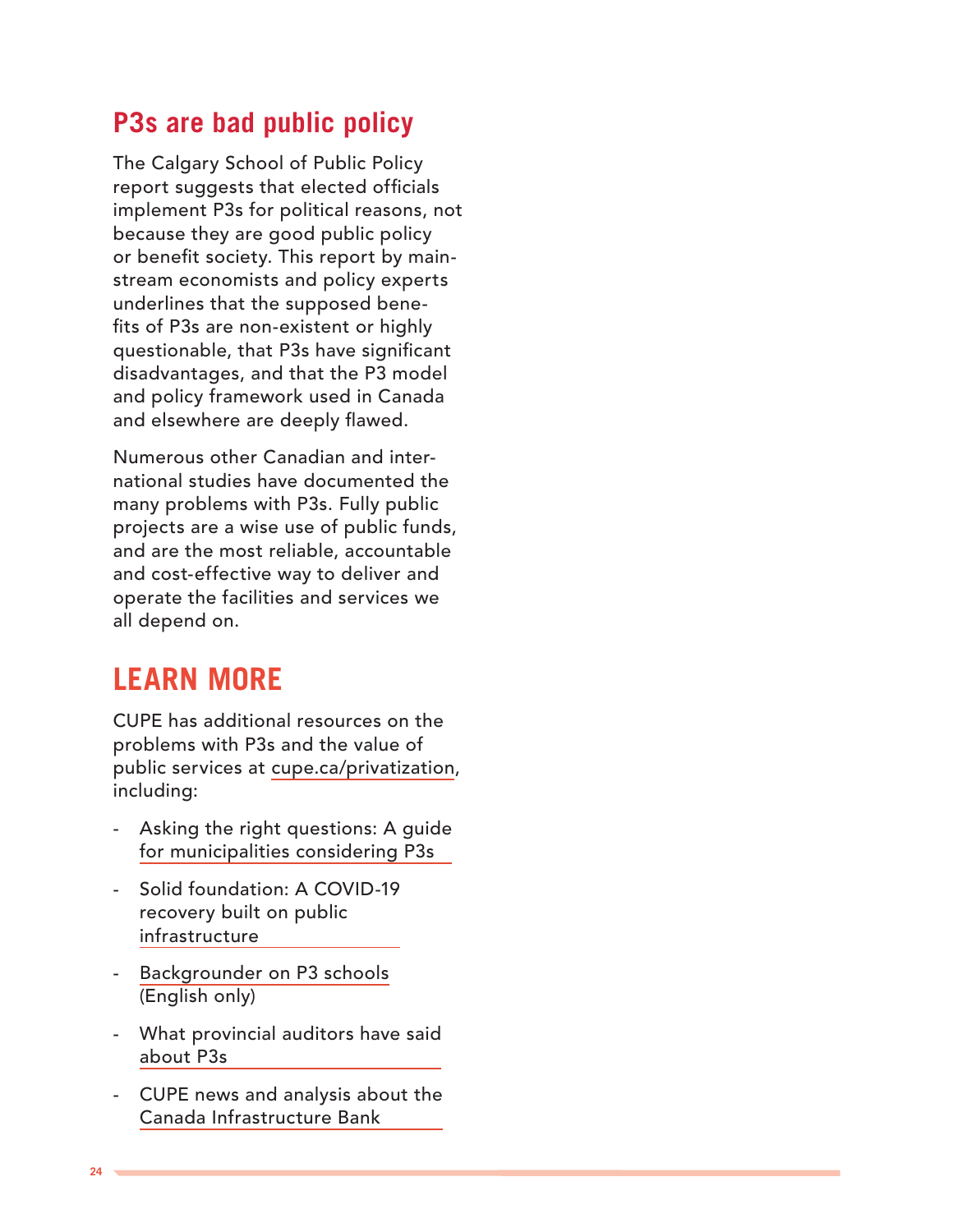# **REFERENCES**

Atherton, Pam. "Lessons Learned from the Henderson Debacle." *IPE*. https://www.ipe.com/lessons-learned-from-the-henderson-debacle/50255.fullarticle.

Bédard-Pagé, Guillaume, Annick Demers, Eric Tuer, and Miville Tremblay. "Large Canadian Public Pension Funds: A Financial System Perspective." *Bank of Canada Financial System Review*, 2016, 33–38.

Critchley, Barry. 2016. "DBRS Issues a Rare 'Ratings under Review' on Public-Private Partnership." *Financial Post*.

"DBRS Downgrades Hospital Infrastructure Partners (NOH) Partnership: 2016-12-06". http://www.dbrs.com/research/303327/dbrs-downgrades-hospital-infrastructure-partners-noh-partnership.html.

Dannin, Ellen. 2011. "Crumbling Infrastructure, Crumbling Democracy: Infrastructure Privatization Contracts and Their Effects on State and Local Governance." *Northwestern Journal of Law & Social Policy 6* (1): 47.

Grote, Daniel. 2018. "James Henderson Regrets Carillion 'Mistake.'" *Citywire*, January 15, 2018.

Hall, David. "Why PPPs don't work" Report for PSIRU. http://www.psiru.org/sites/default/files/2015-03-PPP-WhyPPPsdontworkEng.pdf

"Hit or Miss: Bankruptcies Taking Toll on P3 Road Projects." 2016. *BuiltWorlds*.

Inderst, Georg. "Pension Fund Investment in Infrastructure: Lessons from Australia and Canada." *Rotman International Journal of Pension Management* 7, no. 1 (2014).

Kishimoto, Satoko, Olivier Petitjean, and Emanuele Lobina. "Reclaiming Public Water through Remunicipalisation." *Our Public Water Future*, 2015, 112.

Moylan, Andrew. 2016 *Preqin Global Infrastructure Report.* Preqin, 2016.

OECD. "Pension Funds Investment in Infrastructure," September 2011. http://www.oecd.org/futures/infrastructureto2030/48634596.pdf.

Peram, Olga. "LDI: It Takes Two - Jim Keohane on Healthcare of Ontario Pension Plan's Two-Step Portfolio," 2014. http://www.oecd.org/futures/infrastructureto2030/48634596.pdf

Salzman, Randy. 2016. "A Blueprint for Bankruptcy." *Truthout*. http://www.truth-out. org/news/item/26848-a-blueprint-for-bankruptcy.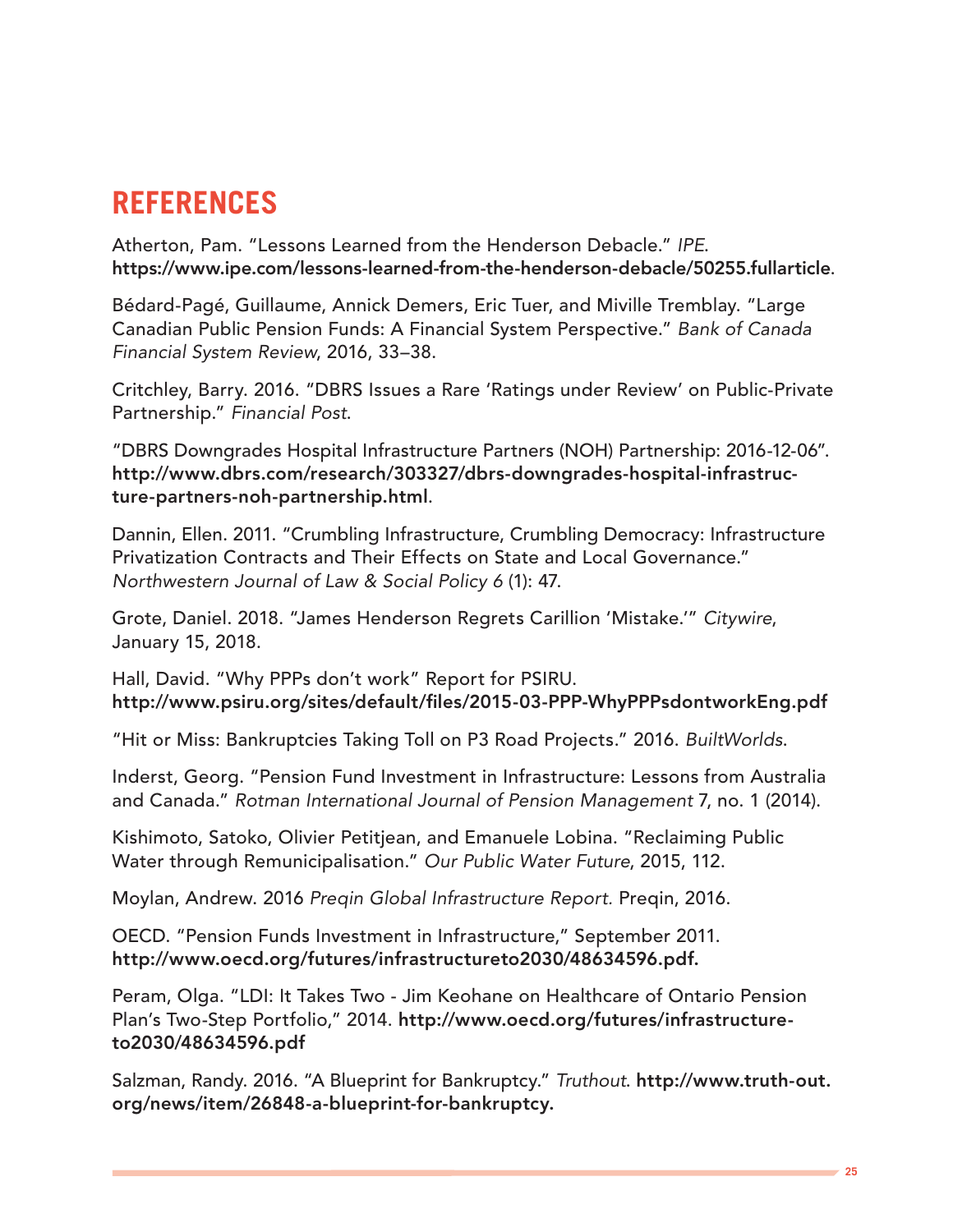Schecter, Barbara, and Theresa Tedesco. 2016."Inside the Risky Strategy That Made Canada's Biggest Pension Plans the New 'Masters of the Universe.'" *Financial Post*.

Spronk, Susan. "Water Privatization and the Prospects for Trade Union Revitalization in the Public Sector: Case Studies from Bolivia and Peru." *Just Labour* 14 (2009).

"Texas: Failed Toll Road Divvies Up Ownership." August 23, 2016. Accessed https://www.thenewspaper.com/news/50/5026.asp.

Thorpe, David. "Henderson in Legal Battle with Pension Funds." *What Investment*, http://www.whatinvestment.co.uk/henderson-in-legal-battle-with-pensionfunds-1678003/.